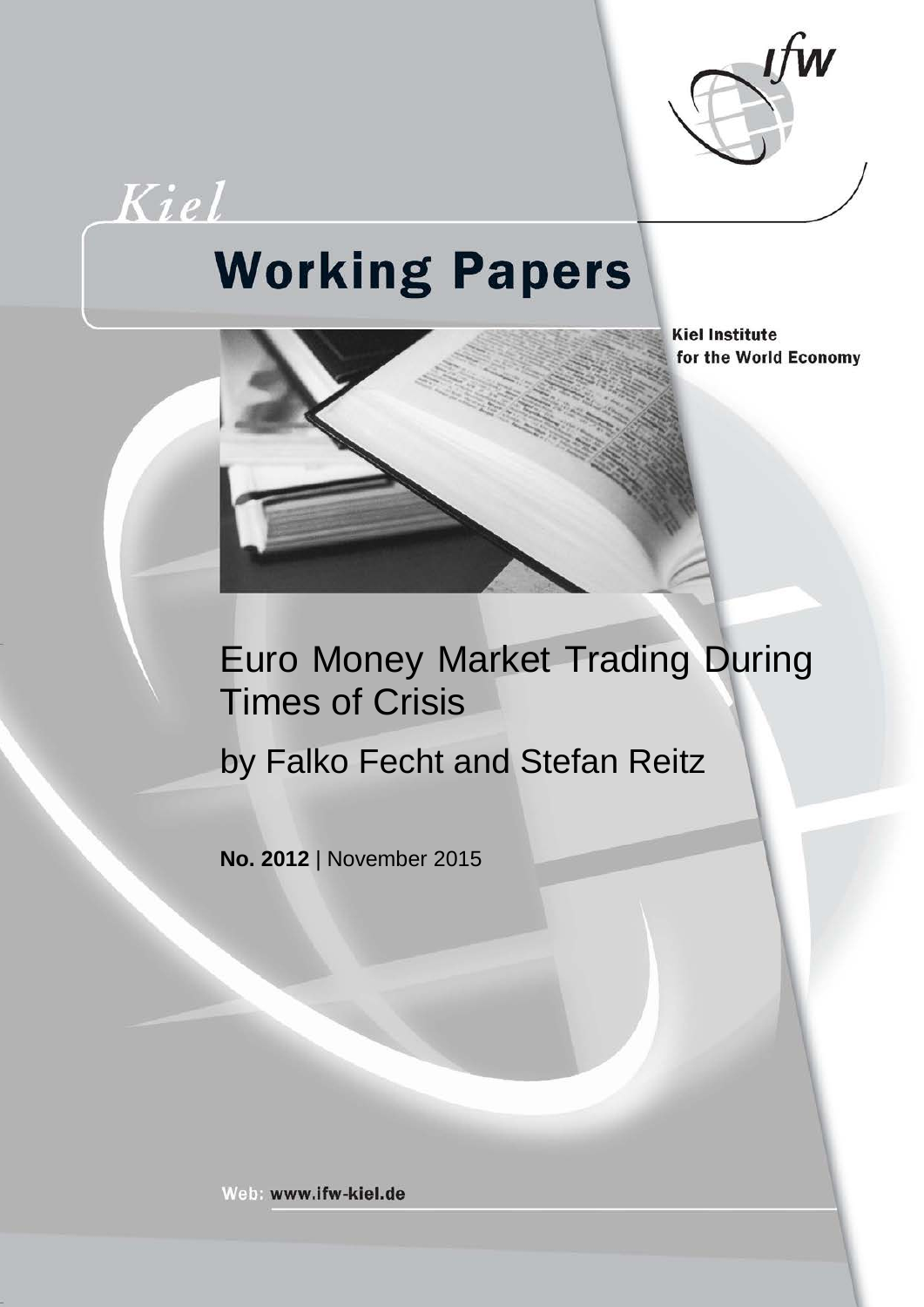Kiel Working Paper No. 2012 | November 2015

# **Euro Money Market Trading During Times of Crisis**

by Falko Fecht und Stefan Reitz

Abstract:

This paper uses the order book for 2007 and 2008 of a key Euro area market maker in the unsecured money market to estimate a stylized pricing model which explicitly accounts for the over--the--counter structure and the unsecured nature of these transactions. The empirical results suggest that the market maker learns from order flow to update her beliefs about the fundamental value of the overnight rate, but this information aggregation via order flow was increasingly hampered as the crisis unfolded. In addition, order size was also used to infer the unobservable component of a counterparty's credit risk.

Keywords: G15; E43; C32

JEL classification: Euro money market; financial crisis; market microstructure; pricing behavior

**Falko Fecht Stefan Reitz** 60314 Frankfurt, Germany

\_\_\_\_\_\_\_\_\_\_\_\_\_\_\_\_\_\_\_\_\_\_\_\_\_\_\_\_\_\_\_\_\_\_\_\_

Frankfurt School of Finance<br>
60314 Frankfurt, Germany<br>
60314 Frankfurt, Germany<br>
24106 Kiel, Germany E-mail[: f.fecht@fs.de](mailto:f.fecht@fs.de) E-mail: [stefan.reitz@ifw-kiel.de](mailto:stefan.reitz@ifw-kiel.de)

*The responsibility for the contents of the working papers rests with the author, not the Institute. Since working papers are of a preliminary nature, it may be useful to contact the author of a particular working paper about results or caveats before referring to, or quoting, a paper. Any comments on working papers should be sent directly to the author. Coverphoto: uni\_com on photocase.com*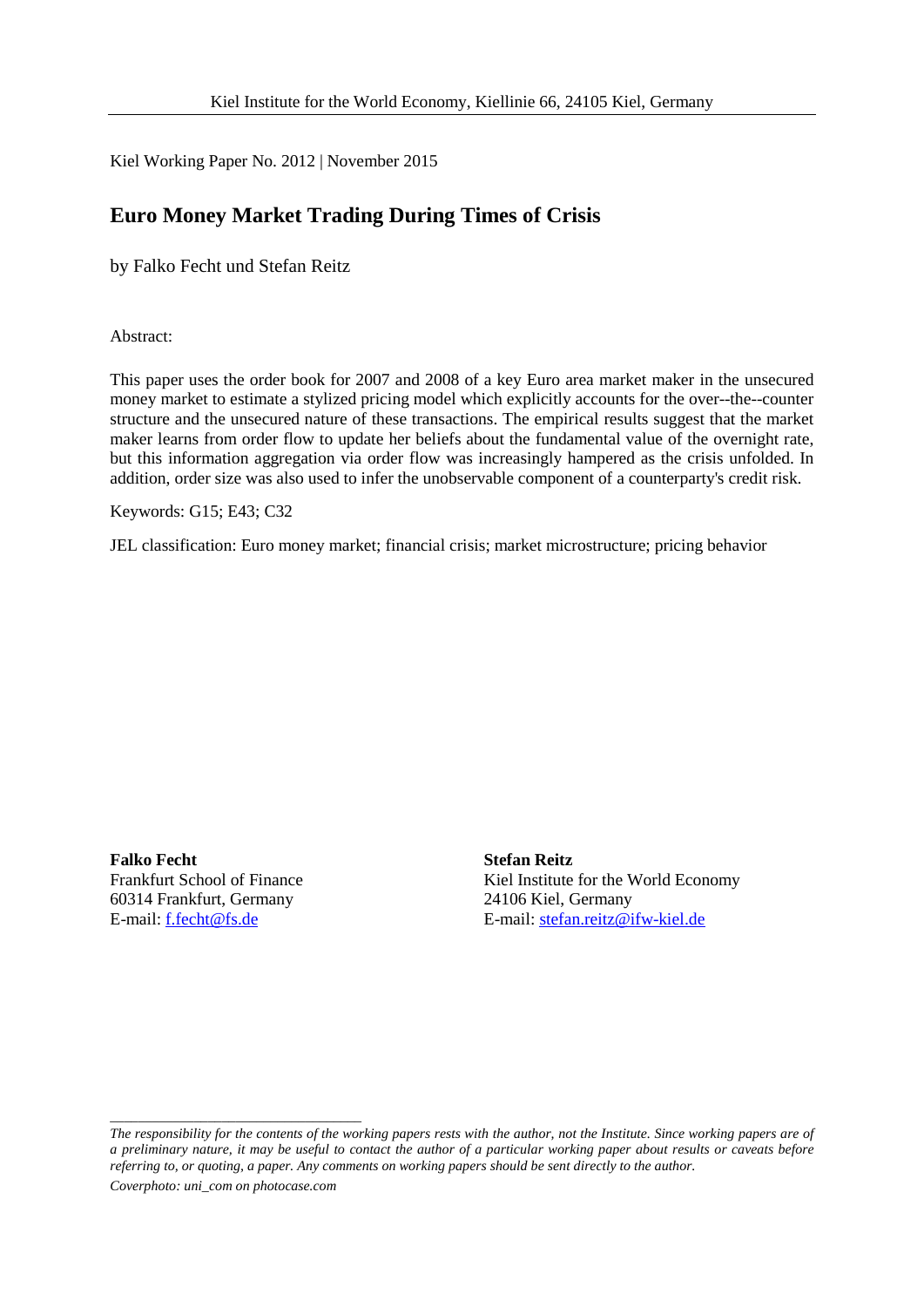# Euro Money Market Trading During Times of Crisis<sup>∗</sup>

Falko Fecht† Stefan Reitz‡

October 9, 2015

#### Abstract

This paper uses the order book for 2007 and 2008 of a key Euro area market maker in the unsecured money market to estimate a stylized pricing model which explicitly accounts for the over–the–counter structure and the unsecured nature of these transactions. The empirical results suggest that the market maker learns from order flow to update her beliefs about the fundamental value of the overnight rate, but this information aggregation via order flow was increasingly hampered as the crisis unfolded. In addition, order size was also used to infer the unobservable component of a counterparty's credit risk.

JEL Classification: G15; E43; C32 Keywords: Euro money market; financial crisis; market microstructure; pricing behavior

<sup>∗</sup>Corresponding author: Stefan Reitz. Kiel Institute for the World Economy, Kiellinie 66, D-24105 Kiel , Germany, email: stefan.reitz(a)ifw-kiel.de, phone: (+49) 431 8814 284. We thank participants to the European Economic Association Meeting in Toulouse, the Infiniti Conference in Prato, the German Economic Association Meeting in Hamburg, the Bundesbank/SAFE conference on Supervising banks in complex financial systems and various university research seminars for helpful comments.

<sup>†</sup>Frankfurt School of Finance, Frankfurt, Germany.

<sup>‡</sup>University of Kiel and Kiel Institute for the World Economy, Kiel, Germany.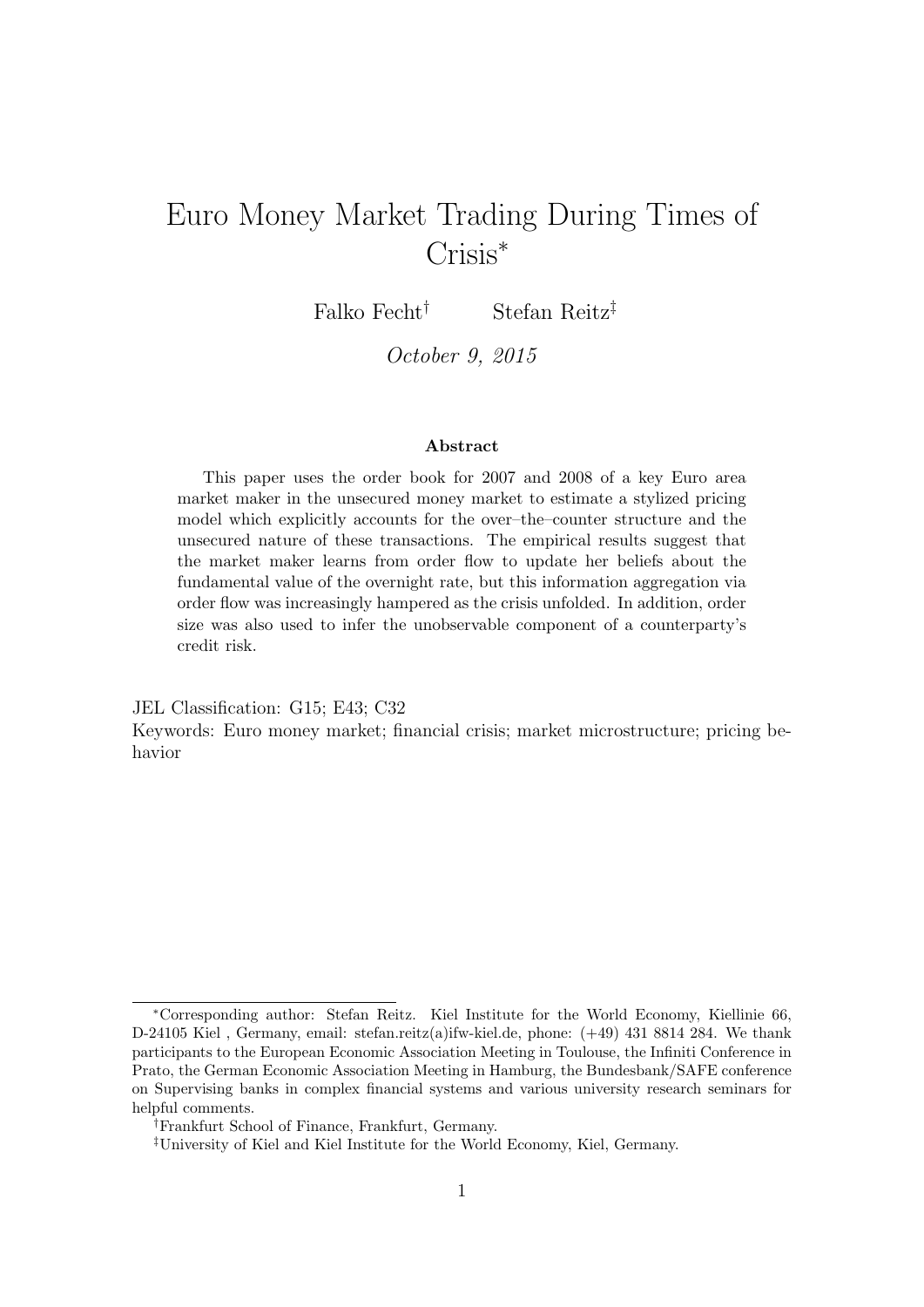# 1 Introduction

The recent financial crises highlighted the pivotal role of a proper functioning money market for both monetary policy as well as financial stability. Disruptions in the money market impaired the reallocation of liquidity in the banking sector and thereby impeded banks' mutual liquidity risk sharing, leading to bank runs and contagious spillovers to the broader financial system. At the same time severe money market tensions rendered traditional monetary policy instruments ineffective, calling for unconventional policy interventions. It is therefore of utmost importance to thoroughly understand the functioning and in particular the malfunctioning of this market. In contrast to the previous literature in this paper we take explicitly the decentralized over-the-counter (OTC) structure of this market into account and use a microstructure approach to analyze the pricing of a key market maker.

The existing literature on prevailing frictions in unsecured money markets so far focused on counterparty credit risks, accompanying informational asymmetries and resulting liquidity hoarding, while maintaining the assumption of a centralized, competitive market.<sup>1</sup> However, Ashcraft and Duffie  $(2007)$  point out the importance of considering the decentralized nature of this market and the relevance of search frictions. In such a market setting revelation and aggregation of private information and thus learning about the fundamental value of an asset is complex and depends on the trading structures.<sup>2</sup>

Duffie et al. (2005) show that this particular property of OTC markets gives rise to a market-maker structure of the trading process in order to mitigate search  $costs$  and facilitate trade.<sup>3</sup> Given that intermediaries play a key role in such a market with uncertainty about the fundamental value of the traded asset, a market microstructure approach can also be used to model the learning of the market maker

<sup>1</sup>See Flannery (1996), Afonso, Kovner Schoar (2011), Freixas Jorge (2008), Abbassi et al. (2015), Allen Carletti Gale (2009), Acharya Merrouche (2013).

 $2$ See, for instance, Duffie at al  $(2007)$ .

<sup>3</sup>See also Babus and Kondor (2013) for a further theoretical model of this relationship.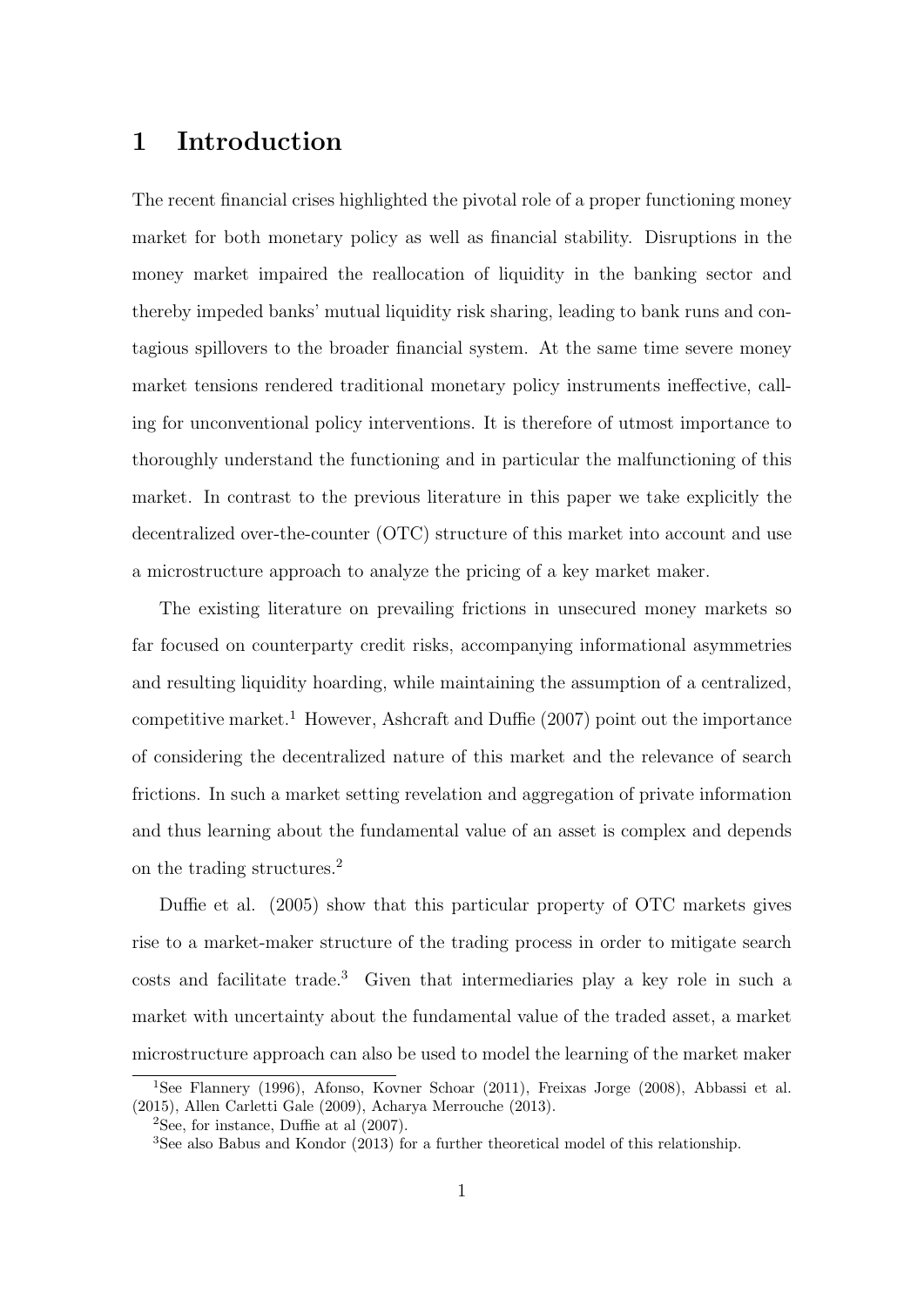and his trading and pricing of interbank claims.<sup>4</sup>

In this paper we follow this idea and use a market microstructure model that explicitly takes uncertainty and the market maker's learning about the fundamental value of liquidity into account.<sup>5</sup> Several papers argue that the value of liquidity might be determined by the distribution of excess reserves in the banking sector and the fear of squeezes. $6$  Since the distribution of banks' excess reserves is not observable, the market value of unsecured interbank liquidity is also unknown. Thus, in contrast to previous studies, we analyze the recent money market disruptions taking the effect of uncertainty and learning about the fundamental value of liquidity on pricing and trading of interbank claims into account.

In particular, we adapt the empirical market microstructure model of Madhavan and Smidt (1991) to the specificities of the unsecured money market. In general, this model is constructed to reveal the extent to which market makers learn about the fundamental value of a traded asset from incoming orders. In case of the money market, particularly during times of crisis, the market maker's learning clearly will also relate to the unobservable component of counterparties' credit risk. To identify this learning process we control for observable counterparty credit risk information and maturity spreads. This approach enables the derivation of a single pricing equation for liquidity offered and obtained by the market maker taking his learning from incoming orders about the fundamental price of liquidity explicitly into account. We estimate the pricing equation and determine market makers' inference about the value of liquidity and how it is incorporated into bid- and ask-prices for

<sup>4</sup>Craig and von Peter (2010) provide evidence of tiering in the German interbank market and show that the money center bank serve as intermediaries or market makers. Afonso and Lagos (2015) show that intermediation matters for pricing and access to liquidity in the Federal Funds market.

<sup>&</sup>lt;sup>5</sup>Note we use the term fundamental value of liquidity in order to distinguish it from a bank's private value of liquidity that is also determined, for instance, by its credit risk premium, its collateral holdings, and its investment opportunities. We define the fundamental value as the price for overnight liquidity that would emerge in a Walrasian market allowing for heterogenous counterparty credit risk, uncertainty about it, and liquidity hoarding.

 $6$ See, for example, Acharya et al. (2012) and Fecht et al. (2011). Also the fundamental value of liquidity varies depending on whether high or low credit risk banks are demanding reserves.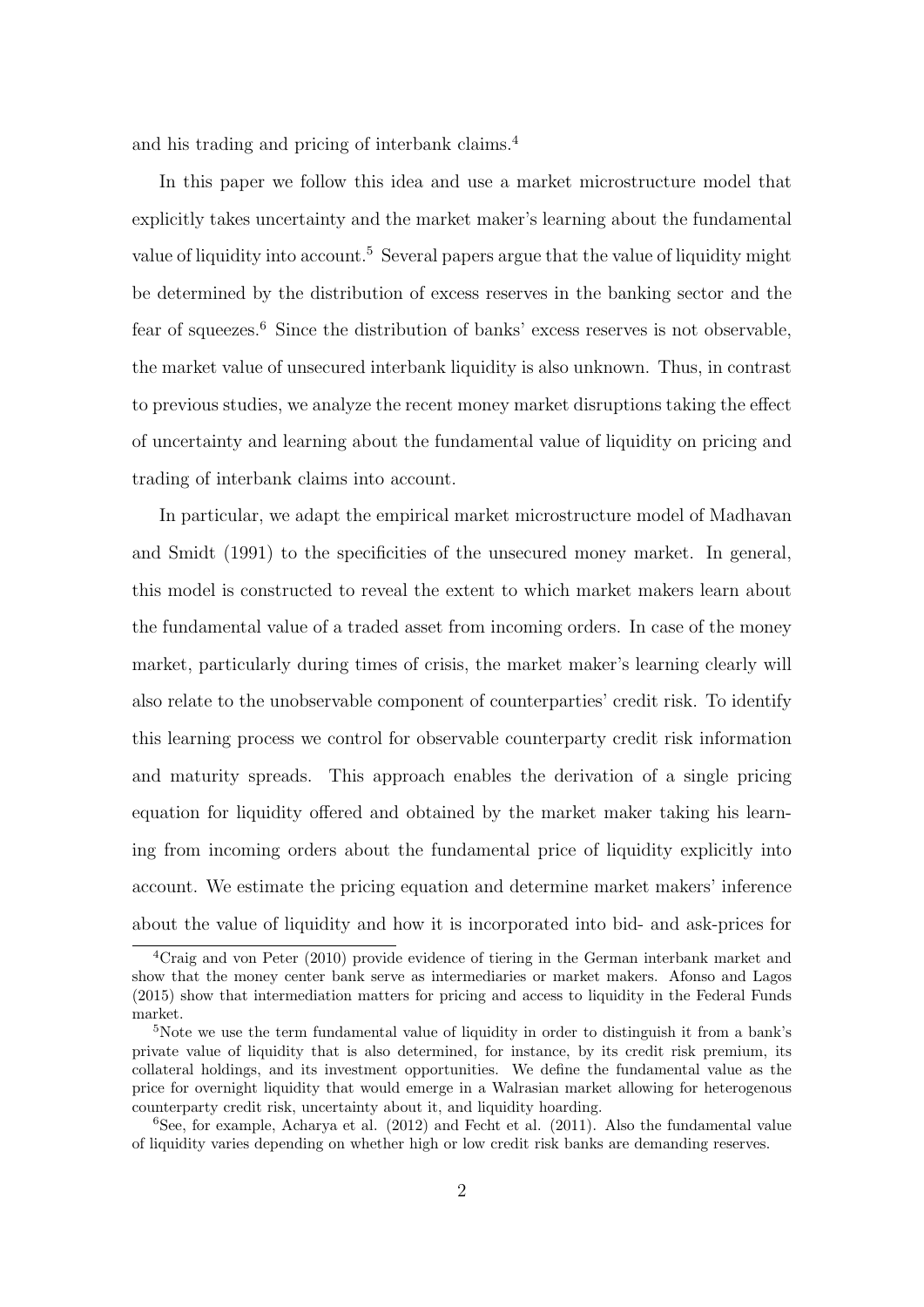interbank liquidity.

For that purpose we obtained a data set that comprises the tick-by-tick trading record of a key market maker of the Euro area's interbank market from the beginning of 2007 to the end of 2008. Empirical studies of the money market are in general scarce, because data of this market is scanned due to its OTC structure. But even the data used so far in other papers such as data from the EONIA panel, transaction data from the eMID trading platform or data derived from payment systems are insufficient for our purpose, because they do not allow to derive a precise and comprehensive picture for all trades of a market maker. Data covering the EONIA panel capture only transactions of large banks on one side of the market. Thus they do not allow to study the role of an intermediary. The e-MID data suffer from a severe bias during the crisis as most international banks withdrew from this platform. Additionally the most comprehensive data sets derived from payment systems usually lack small foreign banks, as they often do not participate in payment systems. Further, the time stamp derived with the Furfine (1999) approach for the deal is not precise: payments corresponding to loans might be delayed–at least within a day. This also affects the precision of the sequencing of trades that is essential for a market microstructure analysis. Thus only the comprehensive and precise trading book information reported in our data set allows us to study how the market maker responds to the sequence of orders.

The estimation of the pricing equation provides several interesting insights. First, the market maker indeed seems to update her belief about the fundamental value based on the order flow she observes in tranquil times. Controlling for a large variety of other covariates such as the trade size as well as the trade direction (buy or sell) are important determinants of the market maker's pricing of liquidity. This confirms the view that in a decentralized market equilibrium prices are determined by the sequencing of orders obtained by the market makers as put forward, e.g., by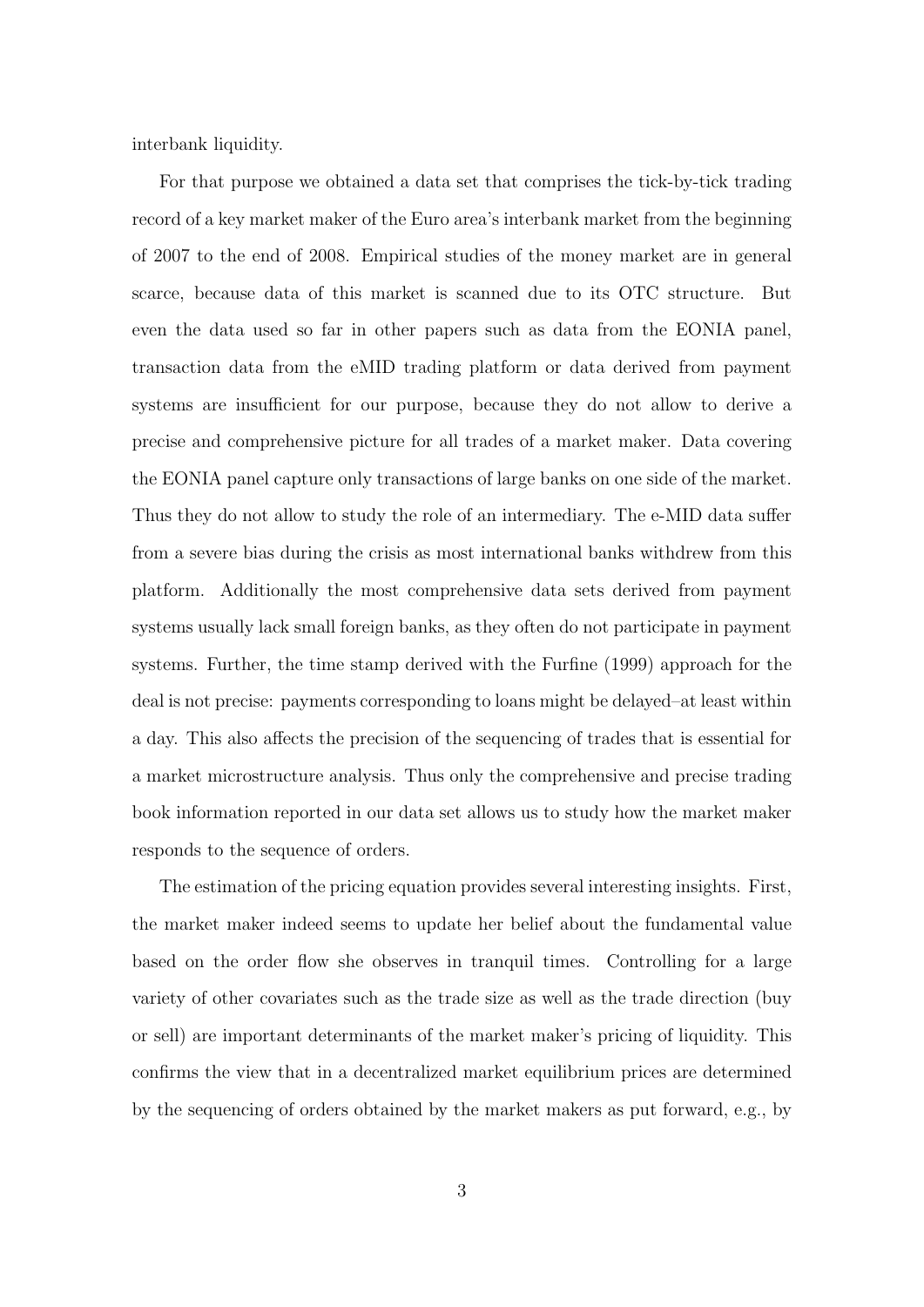Afonso and Lagos (2015). Strikingly, this information aggregation via order flow was increasingly hampered as the crisis unfolded. Second, the market maker also draws on the customer bank's order size to infer private information about its current level of credit risk. This is also in line with Bräuning and Fecht (2015) and Abbassi et al. (2015), who argue that banks obtain private information about their counterparts through past trades in the interbank market. Third, our results suggest that in the course of the crisis half spreads increased substantially and inventory considerations became important.

The remainder of the paper is organized as follows. In the next section we briefly review the related literature. In Section 3, we develop a microstructural model of the dealer's trading in the unsecured segment of the Euro money market. Section 4 provides a detailed description of the data. In section 5, we estimate the model and discuss the empirical results. A final section concludes this paper.

# 2 Literature Overview

Our analysis draws on many different strands of the vast literature on money market functioning and malfunctioning. A variety of different approaches stresses market imperfections in a Walrasian market context. Furfine (2001), Flannery and Sorescu (1996), and Bruche and Suarez (2010) stress that elevated counterparty credit risk can lead to spreads which freeze the market. Based on interbank loan data extracted from the Fedwire payment system Afonso et al. (2011) find evidence for these market frictions. Flannery (1996), Freixas and Jorge (2008), and Heider, Hoerova, and Holthausen (2009) argue that asymmetric information about counterparty credit risk leads to a lemons problem in the interbank market, eventually generating a market dry-up. Using interbank loans extracted from the Euro area payment system TARGET2, Abbassi et al (2015) find evidence for private information in money markets. Rochet and Tirole (1996) show in this context that private information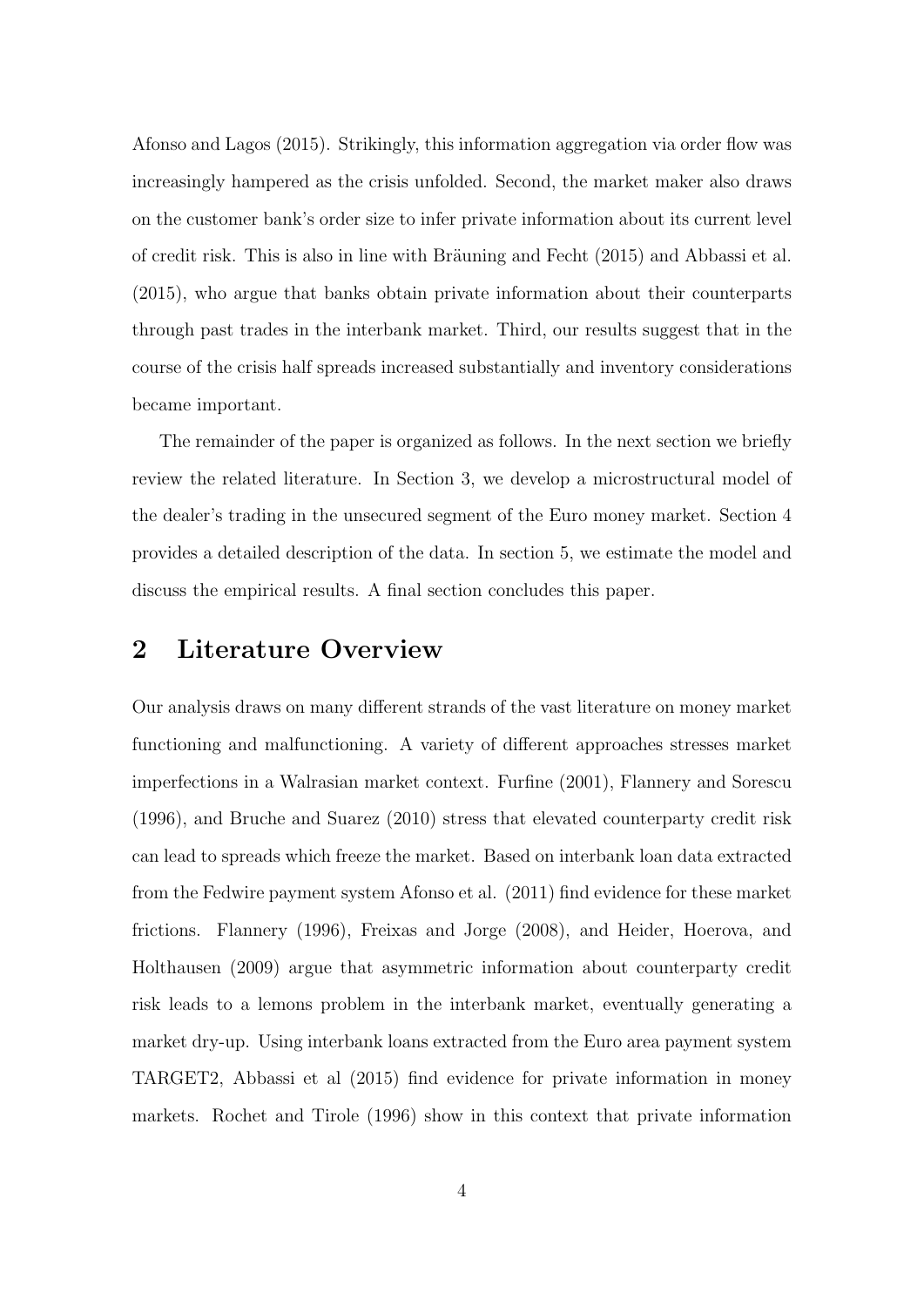and peer monitoring plays an important role in overcoming the adverse selection problem. Cocco et al.  $(2009)$  and Bräuning and Fecht  $(2015)$  show that established lending relationships help mitigate informational asymmetries about counterparty credit risk. Our work contributes to this literature as it shows that banks do indeed try to infer information about counterparties' credit risk from bilateral trades.

Allen, Carletti, and Gale (2009) and Caballero and Krishnamurthy (2008) emphasize the importance of liquidity hoarding in times of interbank market failures. In these models, banks are not willing to lend even to high-quality counterparties because they prefer to keep liquidity for precautionary reasons. Similarly, in Diamond and Rajan (2011) and Acharya et al. (2012) banks hoard liquidity expecting high returns when competitor banks in need of cash are forced to sell at fire sale prices. Acharya and Merrouche (2013) find evidence for liquidity hoarding in the UK money market. Indirect evidence for precautionary hoarding in the Euro money market is also provided by Eisenschmidt and Tapking (2009), showing that the increase in Euribor rates cannot be fully explained by counterparty risk measures alone. Similarly, Kuo et al. (2010) document a significant shortening of the maturities at which interbank liquidity has been offered in the 2007/2008 financial crisis. In sum all these approaches indicate that even in a Walrasian market the distribution of liquidity across different banks matters for the market price of liquidity: If banks with higher credit risk, banks that are more opaque, banks with worse future access to the interbank market and banks with less market power are predominantly short in liquidity then the equilibrium market price for liquidity will be higher.

Following Ashcraft and Duffie (2007), a more recent strand of the literature on money markets emphasizes the OTC structure of unsecured money markets and stresses their decentralized, search-driven nature. Several papers such as Duffie et al (2005) and Babus and Kondor (2013) study pricing of assets traded in OTC markets with heterogenous information about the assets' fundamental value. They also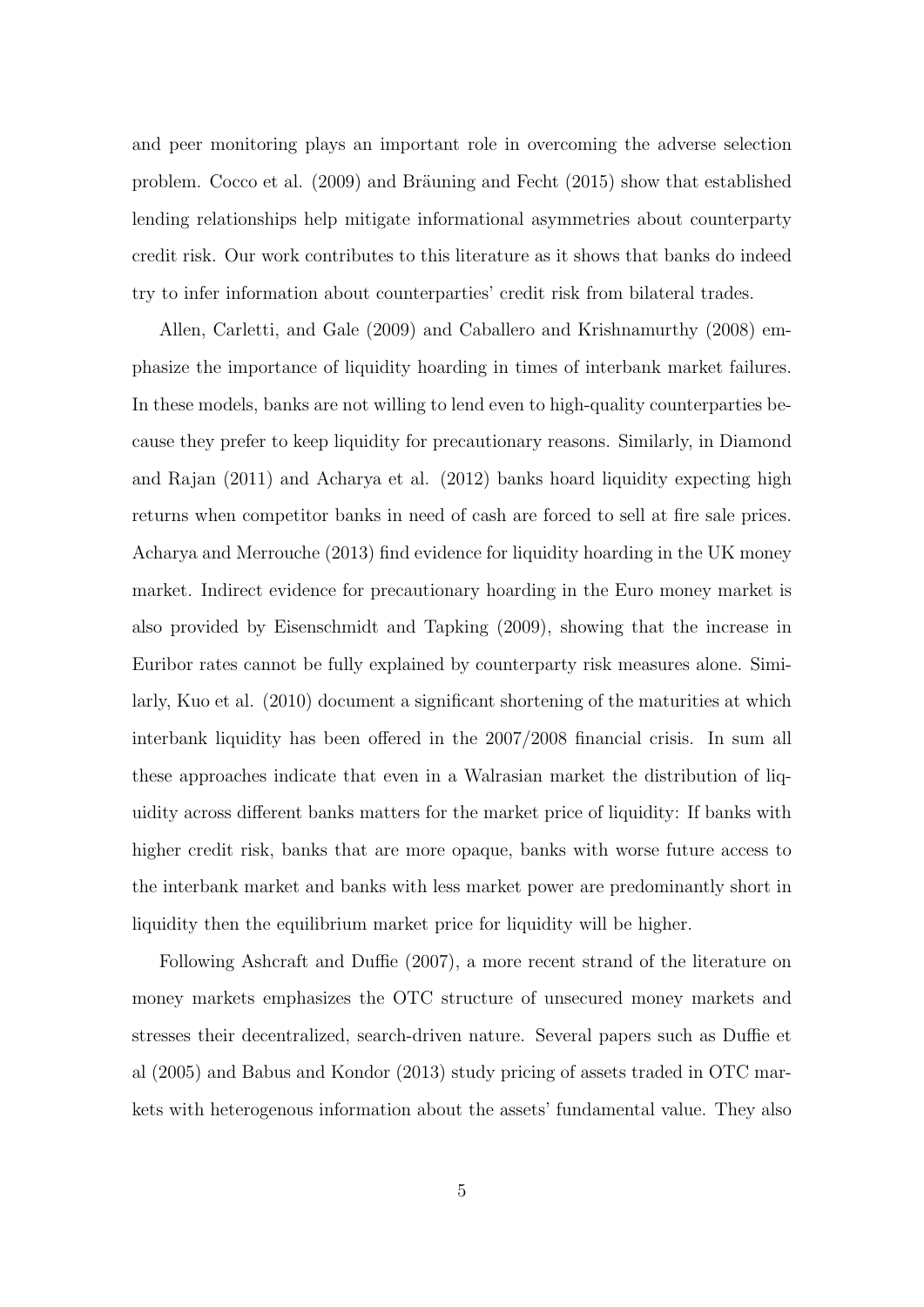allow for an endogenous emergence of market makers. For the interbank money market only Afonso and Lagos (2015) explicitly account for liquidity intermediation of dealer banks. All those papers generally show that given heterogenous characteristics of banks, some contributions indeed endogenously assume the role of a market maker in the interbank market. Craig and von Peter (2010) provide evidence of a tiering structure in the German interbank market whereby core banks serve as intermediaries for peripheral banks. We build on those approaches as we assume that the trader from which we obtained the order book data serves as a money market maker. Furthermore, following this literature we acknowledge that the fundamental value of liquidity (i.e. the equilibrium price of central bank reserves that would prevail in a Walrasian market) is unobservable and the market maker tries to infer it from the order flow he receives. In doing so we build on the standard market microstructure literature such as Kyle (1985) , Glosten and Milgrom (1985), Glosten (1989) and in particular on Madhavan and Smidt (1991) in bringing our analysis to the data.

# 3 Modeling the Euro Interbank Market

In this section we follow - and subsequently extend - the model of Madhavan and Smidt (1991) to analyze the market makers' trading behavior in the Euro money market. The Bayesian model of intraday specialist pricing originally explains security price movements against the backdrop of asymmetric information, inventory holding costs and trade execution costs. The Madhavan and Smidt (1991) model is based on an opaque market structure because the market maker cannot condition his quotes on market-wide order flow or quotes from his competitors. This OTC property particularly applies to the unsecured segment of the Euro money market as it is decentralized and intransparent. The interbank market for liquidity is decentralized as market participants are generally separated from one another and transactions take place through media such as telephone or computer networks.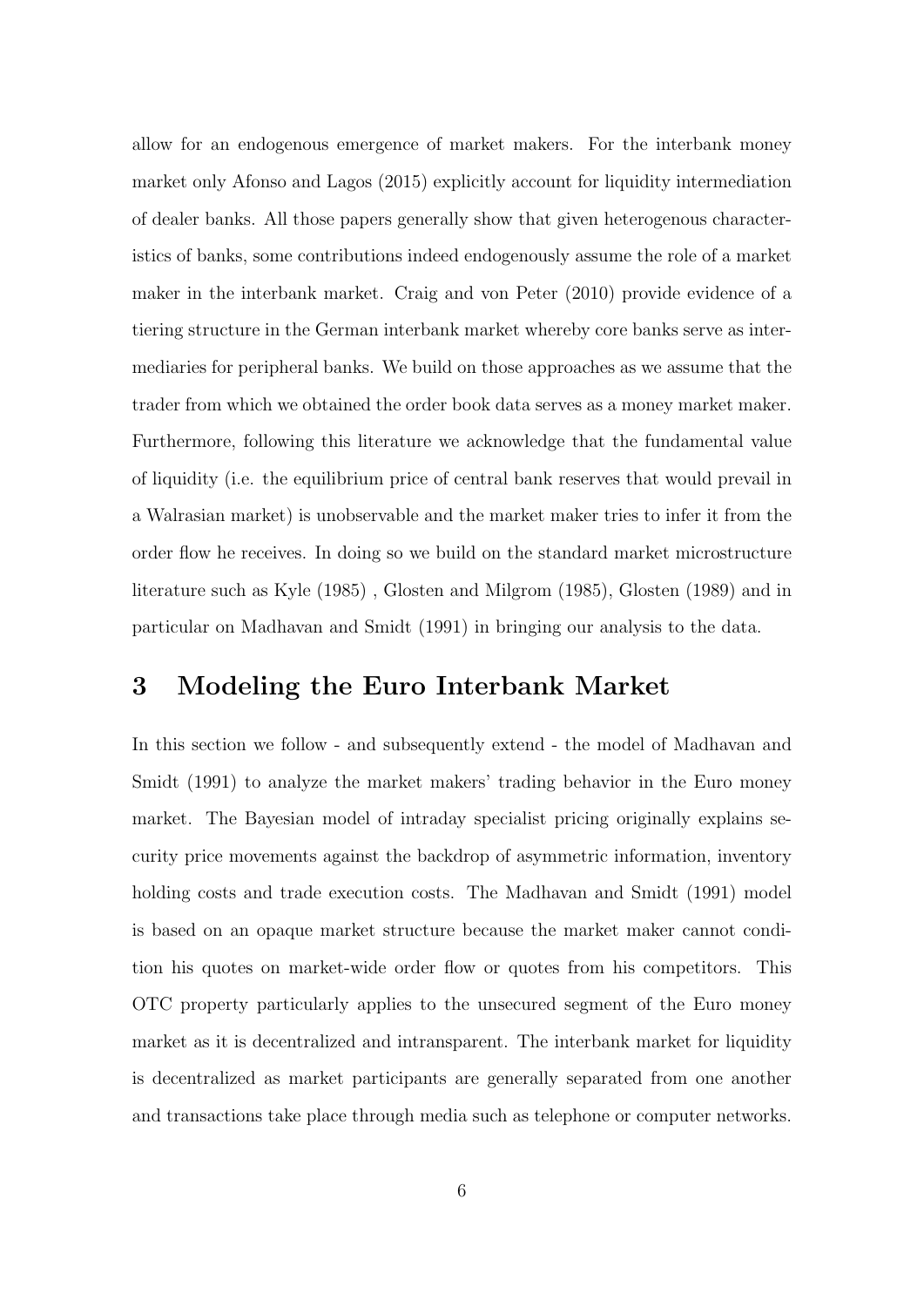Similar to other OTC markets, trading is performed in a decentralized fashion giving rise to market fragmentation and low transparency. The Euro money market is fragmented in the sense that trading activity in Euro area economies follows different institutional traditions and transactions may (and do) occur simultaneously or nearly simultaneously in the market at different prices (Hartmann et al., 2001). It lacks transparency because the absence of a physical marketplace makes the process of price-information interaction difficult to observe and understand (Duffie et al., 2005, 2007). Within this market environment, two types of participants can generally be distinguished: dealer banks (or market makers) and customer banks. While customer banks' trading behavior is derived mainly from their liquidity needs, dealer banks can be thought of as exchange-designated specialists who stand ready to provide liquidity to other market participants.<sup>7</sup>

In the following it is assumed that a market maker is approached by a customer bank asking for quotes at which the former is willing to lend or deposit funds. The full-information price of overnight liquidity to a particular customer, denoted by  $v_t$ , is supposed to follow a martingale process containing two sources of relevant information. The first component is the fundamental value of liquidity, i.e the interest rate that would be charged for overnight reserves in a Walrasian market at the given distribution of excess reserves across banks of different type (credit risk, opacity, and incentive to hoard). The second component considers the idiosyncratic counterparty risk. It reflects the credit risk spread charged from the respective counterpart based on the publicly available data, such as his credit rating. Of course, both components should heighten dealers' concerns in times of money market tension.<sup>8</sup> The fact that the full-information price is partly unobservable gives rise

<sup>&</sup>lt;sup>7</sup>In Ho and Saunders (1985) banks only differ by an idiosyncratic reserve shock and equilibrium money market rates are based on Walrasian auctioneering. Afonso and Lagos (2015) consider a money market where banks randomly meet counterparties to bargain on an overnight loan. The agreed interest rates depend on the banks' relative market power, but do not reflect the observed market maker structure.

<sup>8</sup>This setup is in line with Michaud and Upper (2008) stressing the role of bank-specific indicators such as default and funding liquidity risk as well as market indicators such as uncertainty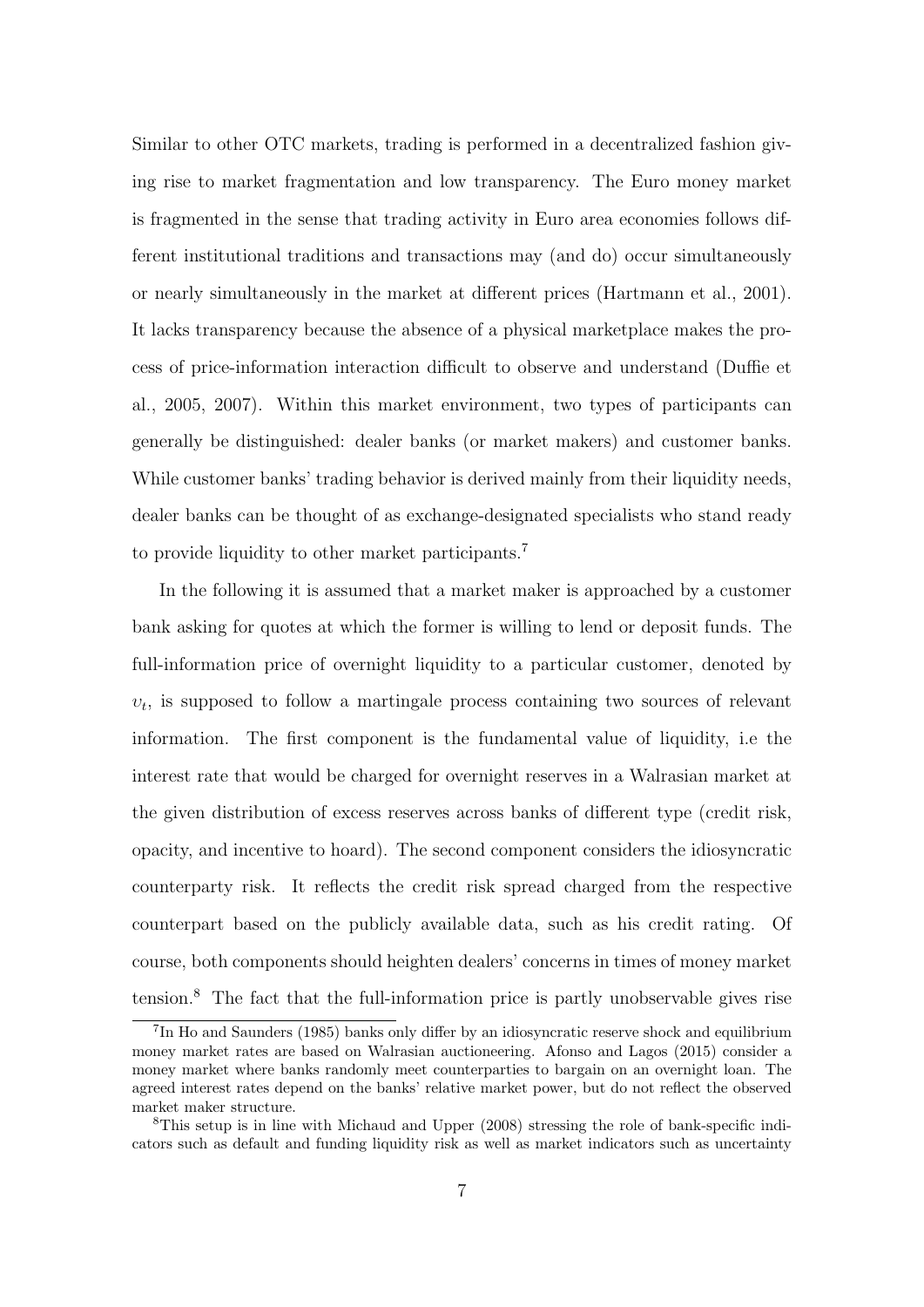to adverse selection costs as the customer bank may hold private information.

Besides adverse selection costs, prices also deviate from expected values due to inventory considerations, group-specific credit risks, and maturity premia. Regarding inventory considerations, market microstructure research has shown that inventory carrying costs cause the market maker to adopt a pricing policy that depends on the current level of his inventory  $I_t$ . Intuitively, a market maker who has accumulated excess liquidity tries to attract lending orders by lowering the interest rate. In the typical inventory control model, prices are linearly related to the market maker's current deviation from the desired inventory  $I_t^*$ .<sup>9</sup>

Maturity effects result form the fact that the market maker provides liquidity over different horizons and quotes prices accordingly. For example, if the customer bank asks for a six month loan the pricing will be geared to the six month EURIBOR. Consequently, we construct a maturity spread variable  $M_t$  as the difference between the EURIBOR of adequate maturity and the EONIA at the day on which the trade occurs. Group-specific credit risk is publicly available information that arises from the credit rating of customer banks. The related risk premium is denoted by  $C_t$  and varies over time in accordance with changing default risk of the respective rating class or market risk appetite.<sup>10</sup> When additionally considering execution costs, the interest rate the market maker quotes to the customer bank is

$$
p_t = \mu_t - \gamma (I_t - I_t^*) + \delta M_t + \rho C_t + \psi D_t, \tag{1}
$$

where  $p_t$  denotes the market maker's quoted price, and  $\mu_t$  is the market maker's expectation about the true level of the counterparty-specific overnight interest rate conditional upon his information set at time t. The variable  $D_t \in \{-1, 1\}$  is an indicator variable, where  $D_t = 1$  represents a lending transaction and vice versa,

about the path of expected overnight rates and the ease of executing a trade.

<sup>9</sup>Linear decision rules turned out to be optimal in a number of theoretical inventory models.

 $10$ In section 4 we provide a detailed description how exactly this credit spread variable is derived.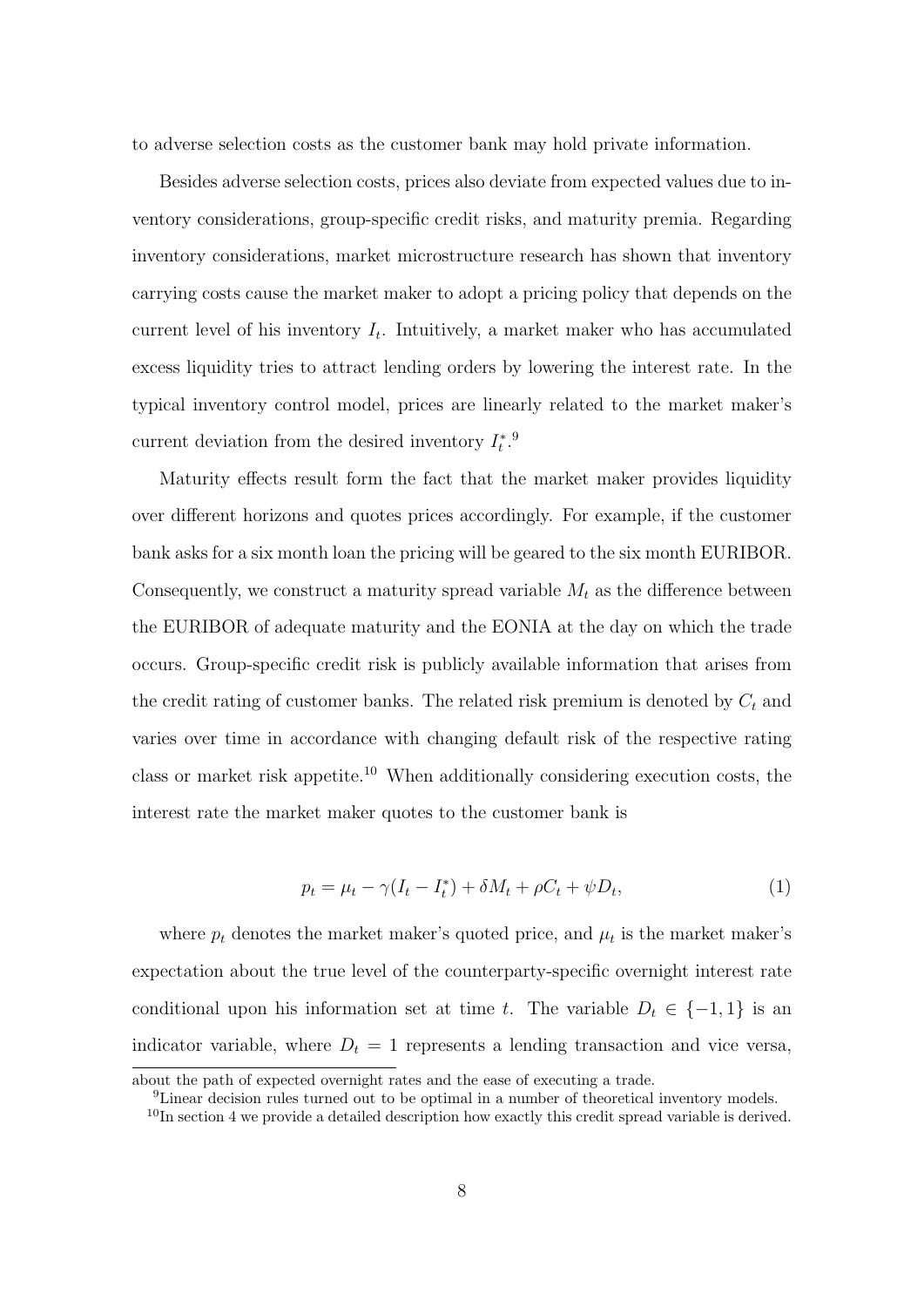and  $\psi$  measures execution costs.

The customer bank's pre-trade expectation of the true value of its idiosyncratic overnight interest rate  $z_t$  is a weighted average of the public information price and a private signal  $w_t$ , and

$$
z_t = \theta w_t + (1 - \theta)y_t,\tag{2}
$$

where the coefficient  $\theta$  depends on the precision of the information sources. In the standard Madhavan and Smidt (1991) model the variable  $w_t$  is a privately observed unbiased estimator of the stock price. Here, the private signal of the customer bank carries information about both the dynamics of market-wide excess liquidity or idiosyncratic information of the customer bank, such as deviations of its creditworthiness from published credit ratings or future liquidity shortages.<sup>11</sup> The customer bank's order flow  $q_t$  results from the perceived mispricing of the market maker and an idiosyncratic liquidity shock completely unrelated to the interest rate,  $x_t$ :

$$
q_t = \alpha (z_t + \delta M_t + \rho C_t - p_t) + x_t,
$$
\n<sup>(3)</sup>

where  $\alpha$  is a positive constant. Following Glosten and Milgrom (1985) and Kyle (1985), the market maker considers the fact that the order flow depends on a private signal. In addition, adverse selection costs are supposed to vary positively with order size, since larger trades are associated with larger deviations of the private signal from the public information price (Easley and O'Hara, 1987; Glosten, 1989). In order to quote prices that are regret-free after the trade has occurred, the market maker has to infer the customer bank's private signal conveyed by the order flow. Bayesian updating gives a posterior mean  $\mu_t$  of the true value of the idiosyncratic overnight interest rate

<sup>&</sup>lt;sup>11</sup>Note that even the customer bank cannot fully capture its own creditworthiness as it also depends on current and future conditions on money and asset markets implying that  $w_t$  reflects only a signal of the full information interest rate.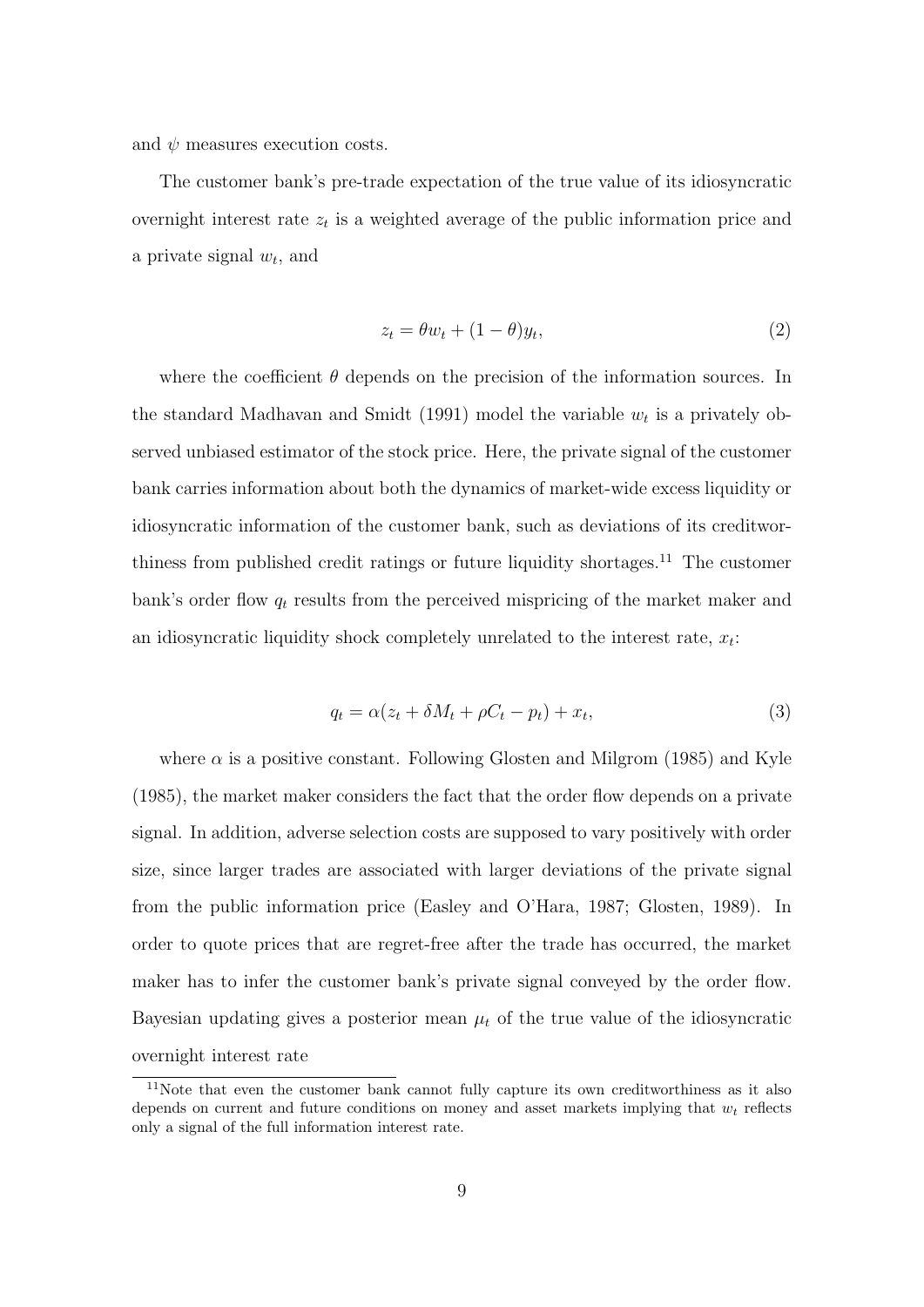$$
\mu_t = \pi y_t + (1 - \pi)(p_t - \delta M_t - \rho C_t + \frac{1}{\alpha} q_t), \tag{4}
$$

consisting of a weighted average of the public signal and the inferred private signal from the order flow. The parameter  $\pi\epsilon(0, 1)$  is the weight placed on prior beliefs and depends on the relative precisions of the signals. Substituting equation (4) into equation (1) yields the price the market maker quotes to the customer bank:

$$
p_t = \pi y_t + (1 - \pi)(p_t - \delta M_t - \rho C_t + \frac{1}{\alpha} q_t) - \gamma (I_t - I_t^*) + \delta M_t + \rho C_t + \psi D_t, \quad (5)
$$

which can be regarded as a public information price for a specific counterparty class corrected for adverse selection costs, inventory holding costs, maturity spread, and trade execution costs. Intense competition on interbank markets will prevent prices from deviating too far from the derived  $p_t$ . Otherwise, we should (permanently) observe quoted prices below trading costs on the part of the quoting agent or systematically inferior prices on the part of the customer bank cutting into its profits of regular businesses.

Equation (5) cannot be estimated directly because the public information price  $y_t$  is an unobservable variable. The Madhavan and Smidt (1991) solution to this problem is to approximate the pre-trade expectation about the true value of the idiosyncratic overnight interest rate using the last observed price adjusted for inventory effects, execution costs, as well as group-specific credit spread and maturity spread:

$$
y_t = p_{t-1} + \gamma (I_{t-1} - I^*) - \delta M_{t-1} - \rho C_{t-1} - \psi D_{t-1} + \eta_t,
$$
\n<sup>(6)</sup>

where  $\eta_t$  is the difference between the posterior mean at time  $t-1$  and prior mean at time  $t$ , and incorporates a public news signal about the risk-free overnight rate and the idiosyncratic risk component of the counterparty. The resulting equation to be estimated is: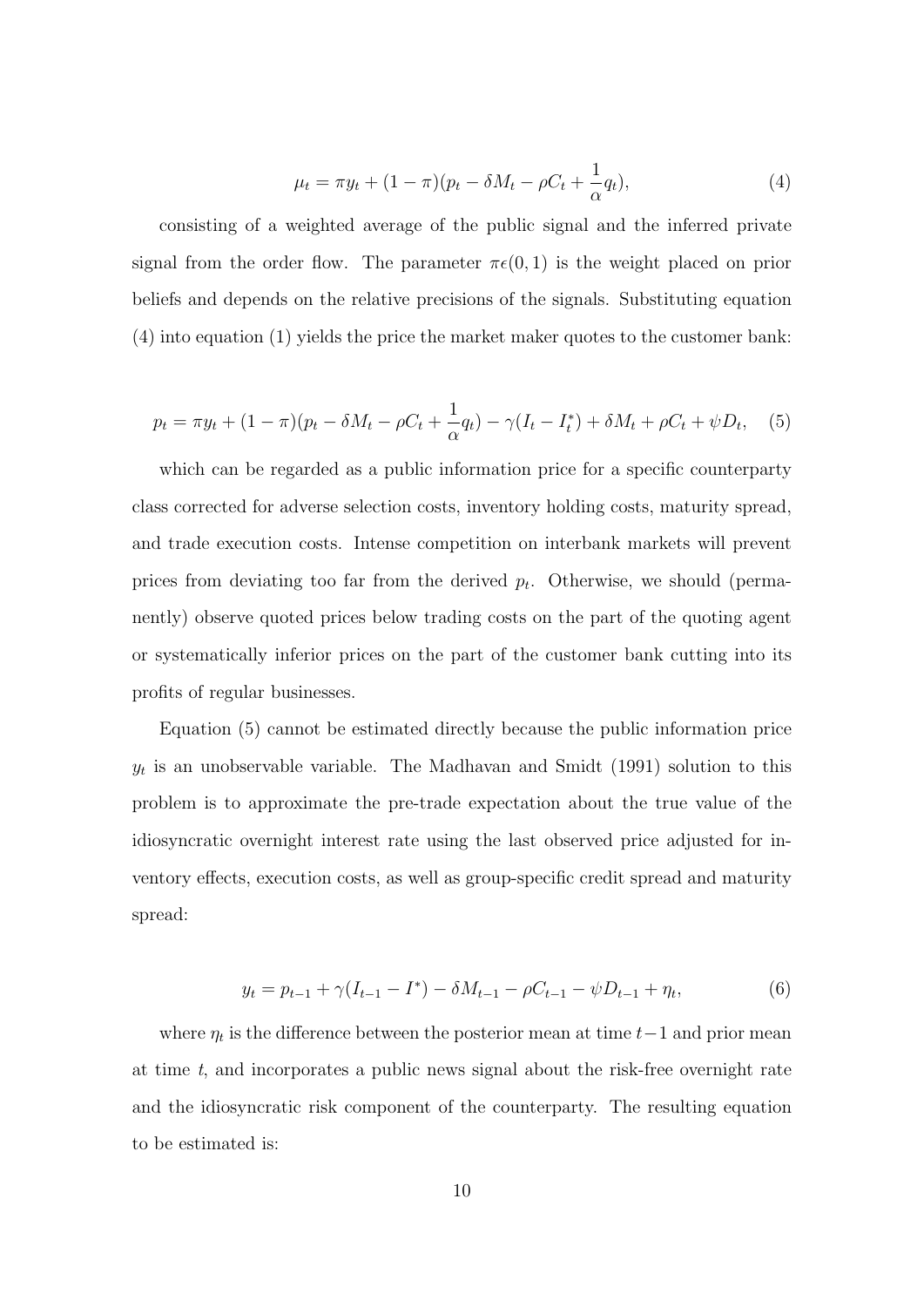$$
\Delta p_t = \left(\frac{1}{\pi} - 1\right)\gamma I^* + \frac{(1-\pi)}{\alpha \pi}q_t + \delta \Delta M_t + \rho \Delta C_t -
$$
  

$$
\frac{\gamma}{\pi}I_t + \gamma I_{t-1} + \frac{\psi}{\pi}D_t - \psi D_{t-1} + \eta_t,
$$
\n(7)

where  $\Delta p_t$  is the change in the interest rate between two incoming trades. The coefficients of the change of the maturity spread  $\delta$  and the change of the credit spread  $\rho$ are generally expected to be estimated in the neighborhood of one. Depending on the exact construction of the variables, however, deviations from one may be observed. Equation 7 is over-identified as there are more coefficient estimates than parameters, which allows for testing the following theoretically-motivated restrictions.<sup>12</sup> Since the dealer is assumed to manage existing inventories by shading prices, coefficients should satisfy  $-\frac{\gamma}{\pi} < 0 < \gamma$ . Moreover, the model of anonymous liquidity trading predicts an asymmetric information effect on prices  $(\frac{(1-\pi)}{\alpha \pi} > 0)$ , because the market maker rationally infers the customer bank's private signal about the true value of the idiosyncratic overnight rate from deal size. More importantly, the structure of the model expects the binary variable coefficients to satisfy  $-\psi < 0 < \frac{\psi}{\pi}$  $\frac{\psi}{\pi}$  and  $\frac{\psi}{\pi} > |\psi|$ , the difference between the absolute values of the coefficients increasing in line with the perceived information content of the deal flow.<sup>13</sup> Thus, a Wald-type test may inform whether or not the market maker indeed uses order flow to infer information about the true value of the interest rate.

# 4 The Data

Our analysis is based on the trading book of one of the key players in the unsecured segment of the Euro money market. Trades typically originate from the Euro area and are arranged by the global headquarter of the bank. However, we also observe a significant amount of transactions with banks from Eastern Europe, the Middle

<sup>&</sup>lt;sup>12</sup>Alternatively, we could apply maximum likelihood techniques thereby restricting the estimating with the theoretical priors.

<sup>13</sup>For details see Madhavan and Smidt (1991).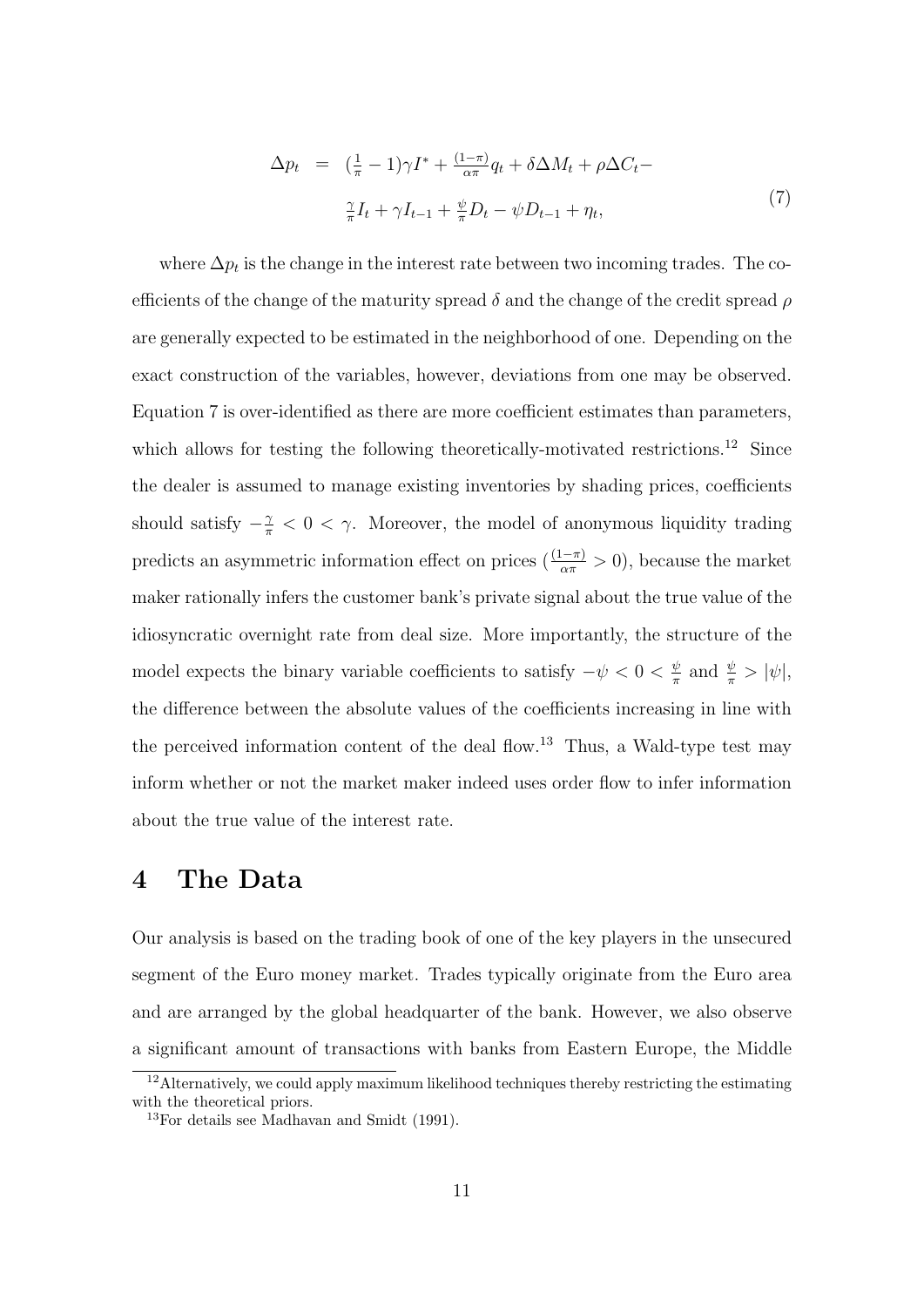East, and the United States (Eastern Coast). Overall, there seems to be no preferred region in which the market maker trades. On average, three traders of the bank transacted trades with a given counterparty. For counterparties with which the market maker transacted frequently, up to eight traders were involved in trading activities. Hence, customer banks were not served by a single designated trader, but instead, each trader could trade with any counterpart. Over the sample period 2007/2008, the market maker had a stable high-grade credit rating ensuring that the empirical results on money market trading are not a priori biased due to customer banks' concerns about the dealer's credit risk. A natural question is whether flows observed by the market maker are generally representative of market-wide liquidity demands in the Euro area. First, our market maker is among the largest dealers in the Euro money market contributing to the EONIA panel. The panel of banks currently consists of 36 banks with the highest volume of business in the Euro zone money markets. Second, this panel of most important dealers is perceived to account for a major market share and all of these large dealers have access to essentially the same set of large customers. Thus, money market trading within this environment is very competitive, implying that the data is likely to provide detailed insights into Euro money market liquidity trading.

The money market trading data investigated here contains tick-by-tick transactions from the unsecured market segment over a sample period from January 2nd, 2007 to December 31st, 2008, for a total of 510 trading days. Each trade record contains the following information: (1) date and time stamp of the trade, (2) trade direction, (3) transaction price, (4) maturity, (5) deal size, (6) clear name of the trader, (7) clear name of the customer bank, and (8) a central bank flag.

We only consider incoming trades (in Billions of Euro) initiated by customer banks for which our dealer will always be the supplier of or demander for liquidity. Outgoing trades would have been initiated by requesting quotes from other dealers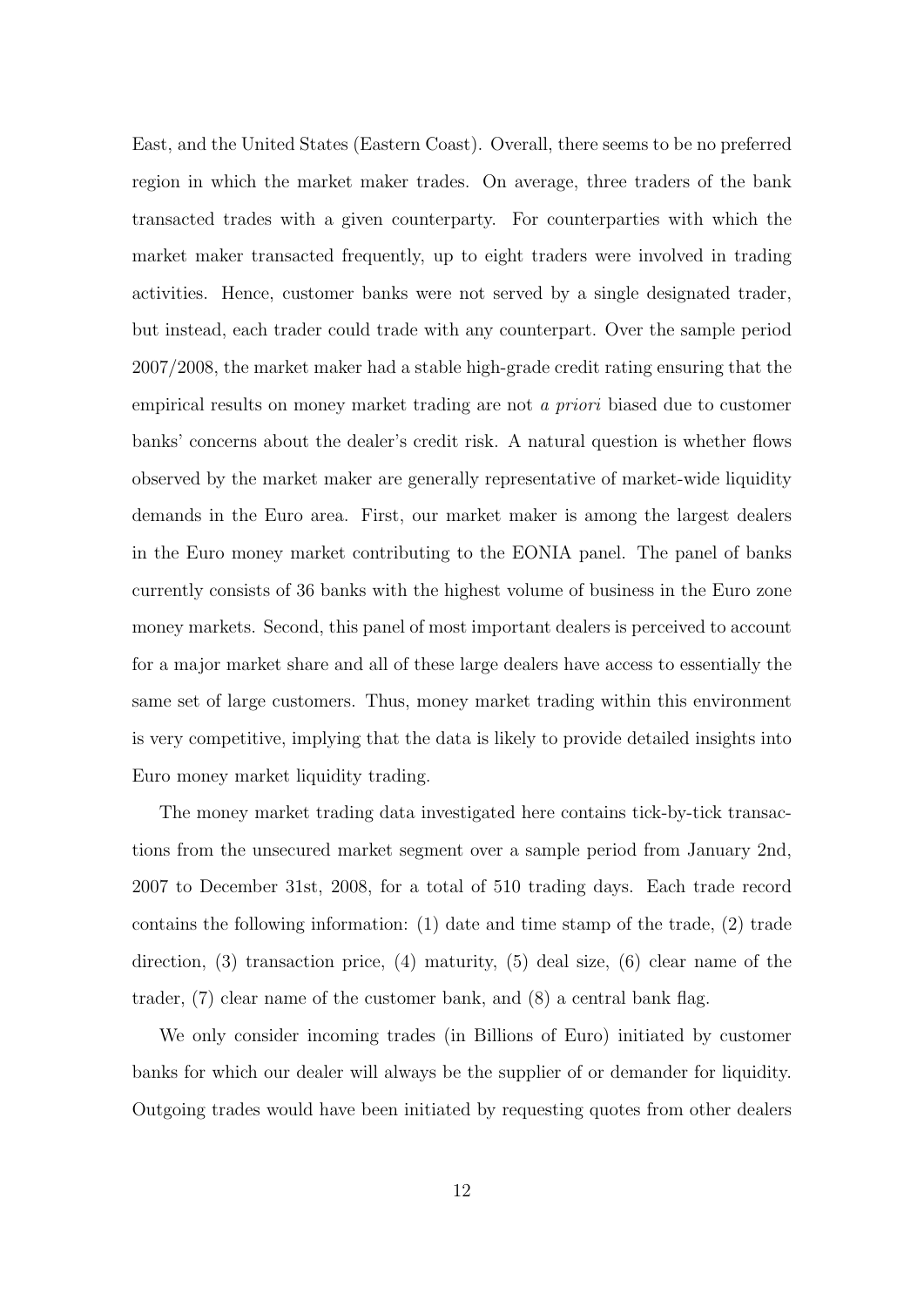or by submitting market orders to brokers and are executed at prices set by other dealers. A small number of transactions were with central banks, whereby the market maker participated in the weekly main refinancing operations and accessed the marginal deposit facility of the Eurosystem. We drop these observations since the price is set by the central bank. The same holds for the weekly main refinancing operation starting in October 2008. Moreover, the bank has to pledge collateral when borrowing liquidity in the main refinancing operations and thus the nature of these transactions is not unsecured. Consistent with existing literature, order flow variables are calculated from the perspective of the deal initiator implying that customer banks' borrowing orders have a positive sign, and deposit orders have a negative sign. All overnight changes are removed from the sample so that all price effects are solely related to intraday order flow transacted by the dealer. Thus, from the overall 17,888 transactions a set of 17,378 intraday price changes remain to estimate the pricing equation.

Each counterparty has a unique customer code classifying trades according to their origin. This enables us to employ a number of important counterparty-specific control variables such as credit rating, frequency of trades, or average deal size of the given customer bank. This contrasts with nearly all of the available empirical work, where data is confined to either reported (indicative) quotes or, as is the case for the e-MID studies, counterparties of transactions remain anonymous until the settlement of trades.

Within the observation period from January 2007 and December 2008 two potential structural breaks were typically recognized. First, the financial crisis was perceived to unfold in the aftermath of BNP Paribas' announcement to shut down three US mortgage funds on August 9th, 2007. We take this event as the starting point of heightened concerns about counterparty risk and potential liquidity shortages in the money market. Second, the main financial crisis incident, however, was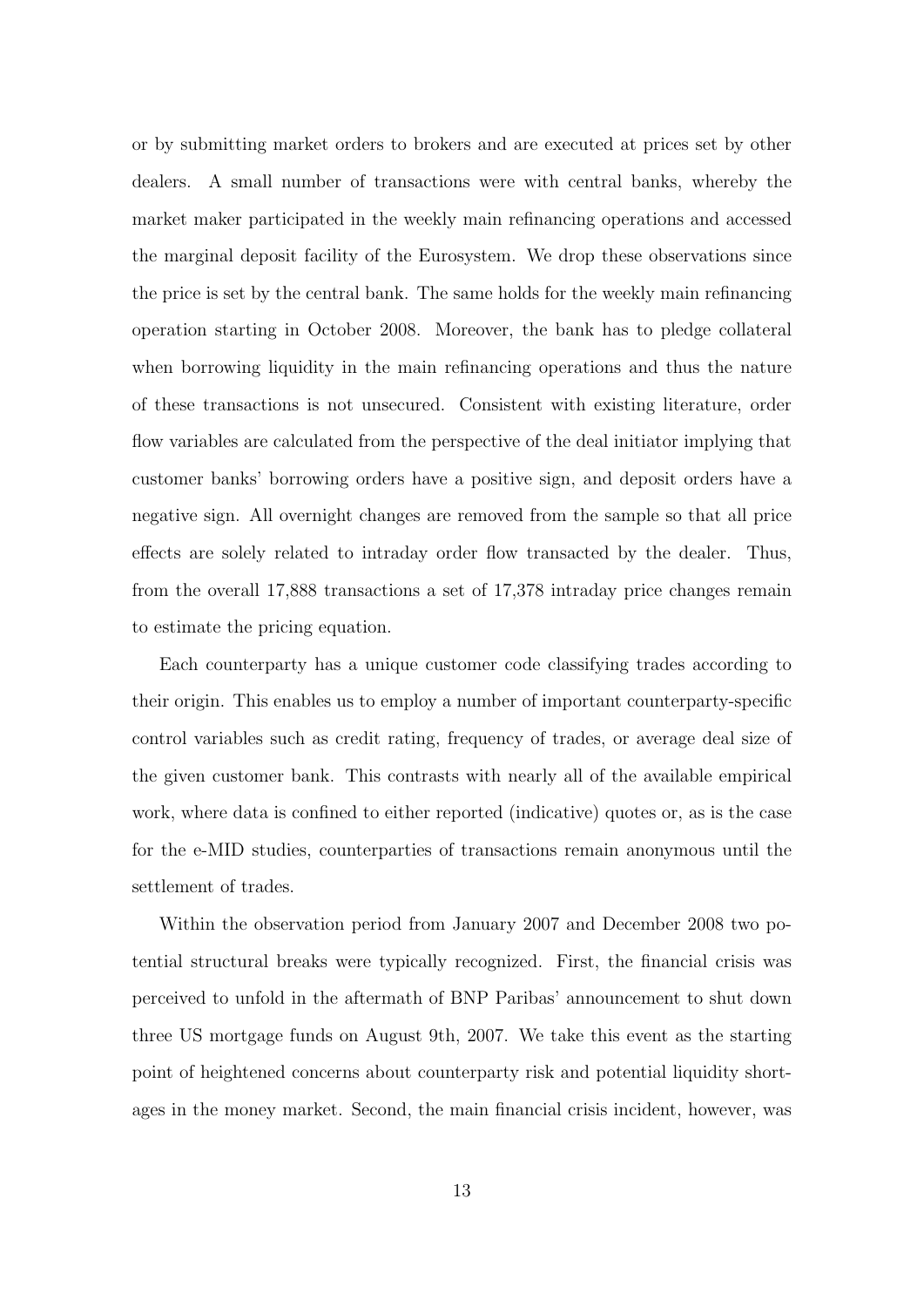seen in the breakdown of Lehman Brothers on September 15th, 2008, also triggering the ECB's switch to a policy of fixed-rate tenders with full allotment. As a result we split up the data into three sub-samples, the first sub-sample ranging from January 2nd, 2007 to August 8th, 2007 (First), the second sub-sample running from August 9th, 2007 to September 12th, 2008 (Second), and the final sub-sample covering the period from September 15th, 2008 to December 31th, 2008 (Third). The following Table 1 presents the distribution of trades across sub-samples and maturities.

#### [Table 1 about here]

The upper part of Table 1 already reveals common practice in interbank trading, where market makers accumulate a large number of smaller deposits and lend higher amounts to a few borrowers. This standard feature is somewhat strengthened in the last sub-sample. When looking at the volumes of deposits and loans across maturities we generally find that the bulk of trading occurs within maturities up to seven business days with a strong emphasis on overnight transactions. The deposits per day halved when moving from the first to the second sub-sample and then strongly increased in the third period. This gives rise to the presumption that the role of precautionary hoarding may have changed during the crisis. Strikingly, the loan figures suggest that lending operations (per day) did not significantly decline in the second sub-sample and, in contrast to the public perception of the money market functioning, only went down by 34% in the aftermath of the Lehman default. This strongly confirms Afonso et al.'s (2011) notion that money markets were stressed, but not frozen.<sup>14</sup>

#### [Table 2 about here]

Table 2 presents the composition of the bank's trading by counterparty rating (upper part) and time of the day (lower part). While deposits are collected from

<sup>&</sup>lt;sup>14</sup>The structure of the data is in line with the results of the ECB Money Market Survey 2009. Available under: http://www.ecb.int/stats/money/mmss/html/index.en.html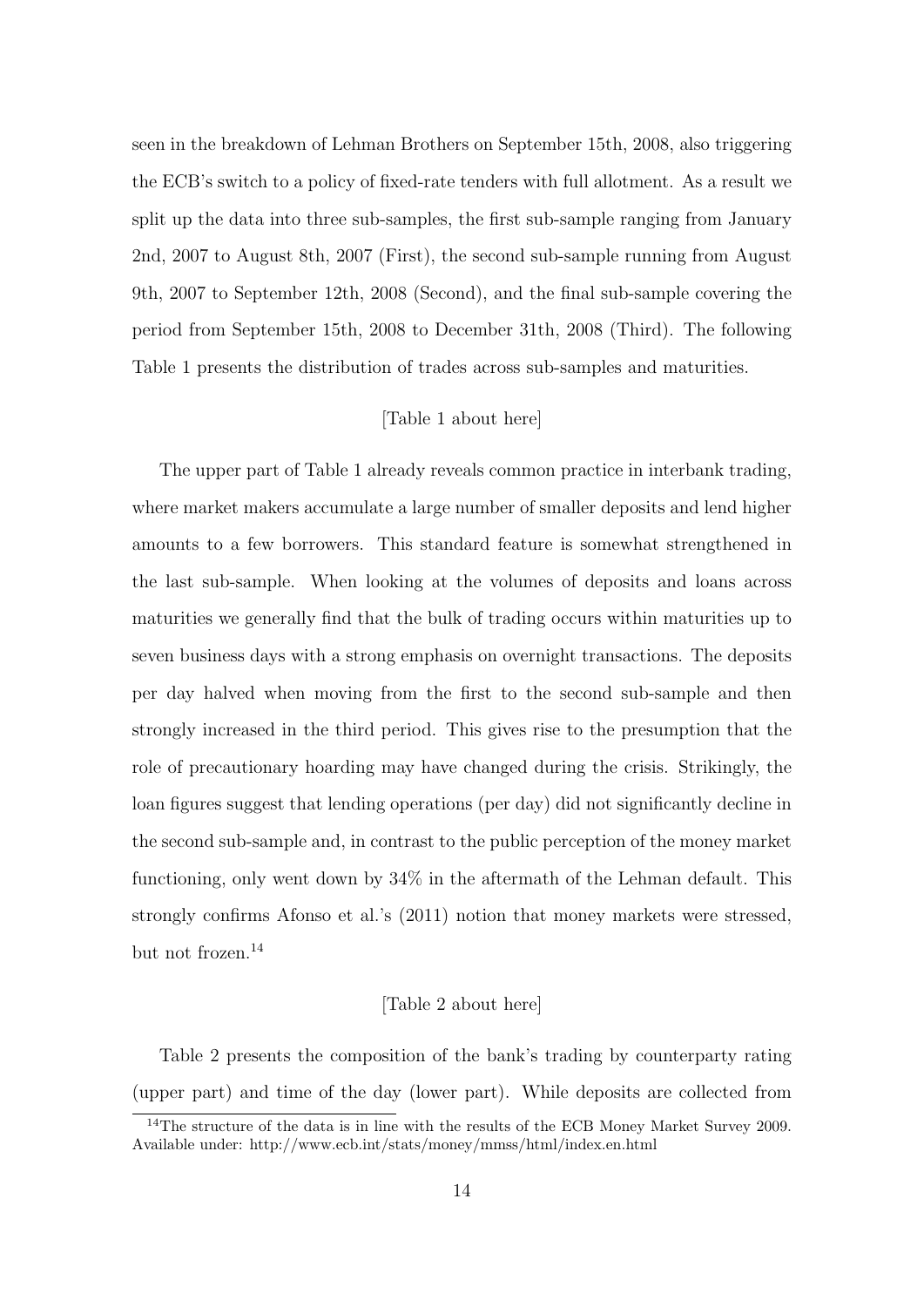banks with a broad range of ratings, lending is typically confined to investmentgrade banks. Particularly for a number of small private and non-EU banks ratings were not available and are classified in this way. Fortunately, this lack of data is of minor importance for loans, the sort of transactions where counterparty rating is especially important for money market pricing. Combining the differing number of trades across counterparty ratings with the trading volume data from Table 1 we can conclude that, in general, our market maker accumulated deposits from a large variety of counterparties and provided loans to a small number of investment-graded banks. The lower part of Table 2 reveals the typical U-shaped activity pattern over the average trading day. This is particularly pronounced for loan transactions but less in case of deposit transactions. In case of deposits the number of transactions in the morning session is generally lower than in later sessions, which might be due to the fact that customer banks shy away from handing out liquidity too early. This trading pattern is stable over different sub-samples, pointing to a fundamental property of banks' liquidity management.

The empirical estimation includes the variables of the above stylized model as well as a number of control variables helping to identify the trading behavior of the market maker. In the following, we discuss the construction of the dealer's inventory, the credit risk premium, the maturity premium, the time-of-the-day dummy, a relationship measure, an information revealing order flow variable, and the time series properties of the interest rate change.

The calculation of the bank's liquidity position involves the aggregation of all transactions across different market segments. Since the data set analyzed herein consists of unsecured transactions only, the resulting inventory time series does not show common properties like strong mean reversion because these features refer to the bank's overall inventory position. Nevertheless, in line with common standards in risk management, money market traders at the bank were facing strict position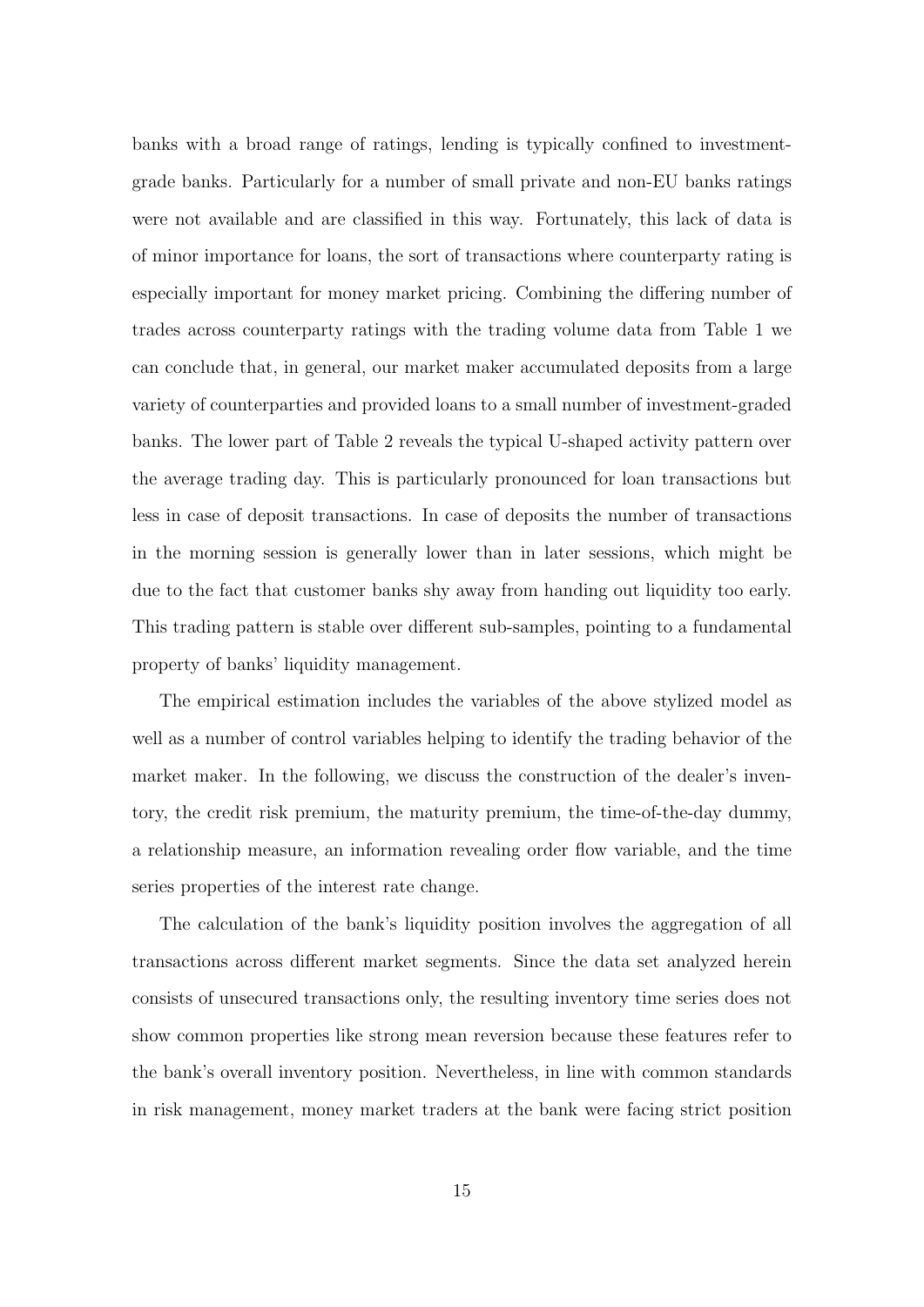limits, especially in non-trading (overnight) hours. Given that these position limits restrict each trading desk, it is reasonable to assume that the traders' inventory in the unsecured market segment coincides with the bank's desired levels at the end of each trading day. Thus, we follow standard practice in empirical market microstructure and set the inventory (Billions of Euro) equal to zero at the beginning of a given trading day.

To control for a publicly observable credit risk premium in the dealer's lending operations we first obtain ratings of different agencies for each counterparty from Bloomberg. We then use the related Merill Lynch European corporate bond return (seven to ten years maturity) and subtract the Merill Lynch index return for European government bonds (seven to ten years maturity), each derived from the trading day of the transaction (Bloomberg). This implies that even in case of triple A counterparties we observe a (small) credit risk premium. The credit risk premium is set to zero in case no rating is available. We also consider the dealer's credit risk premium in deposit transactions as counterparty banks may have increasingly been concerned about the dealer's default probability as the financial crisis unfolded. The maturity premium considers the fact that a fraction of trades exceed overnight maturity. In these cases we subtract the related EURIBOR rates from EONIA, again derived from the trading day of the transaction.<sup>15</sup> Both credit risks and maturity spreads are in basis points (hundredth of a percent).

Empirical studies of financial markets repeatedly reveal time-varying trading activity throughout a trading day. Trading activity is supposed to be high in the morning hours, when market participants adjust to new (overnight) information. Around lunch time less trading occurs when dealers are away from their desks, before trading volume again increases in the afternoon session. Admati and Pfleiderer (1988) provide a model of U-shaped trading volumes, where informed traders are dealing with uninformed liquidity traders who are either discretionary as regards the

<sup>15</sup>EURIBOR and EONIA rates are taken from the ECB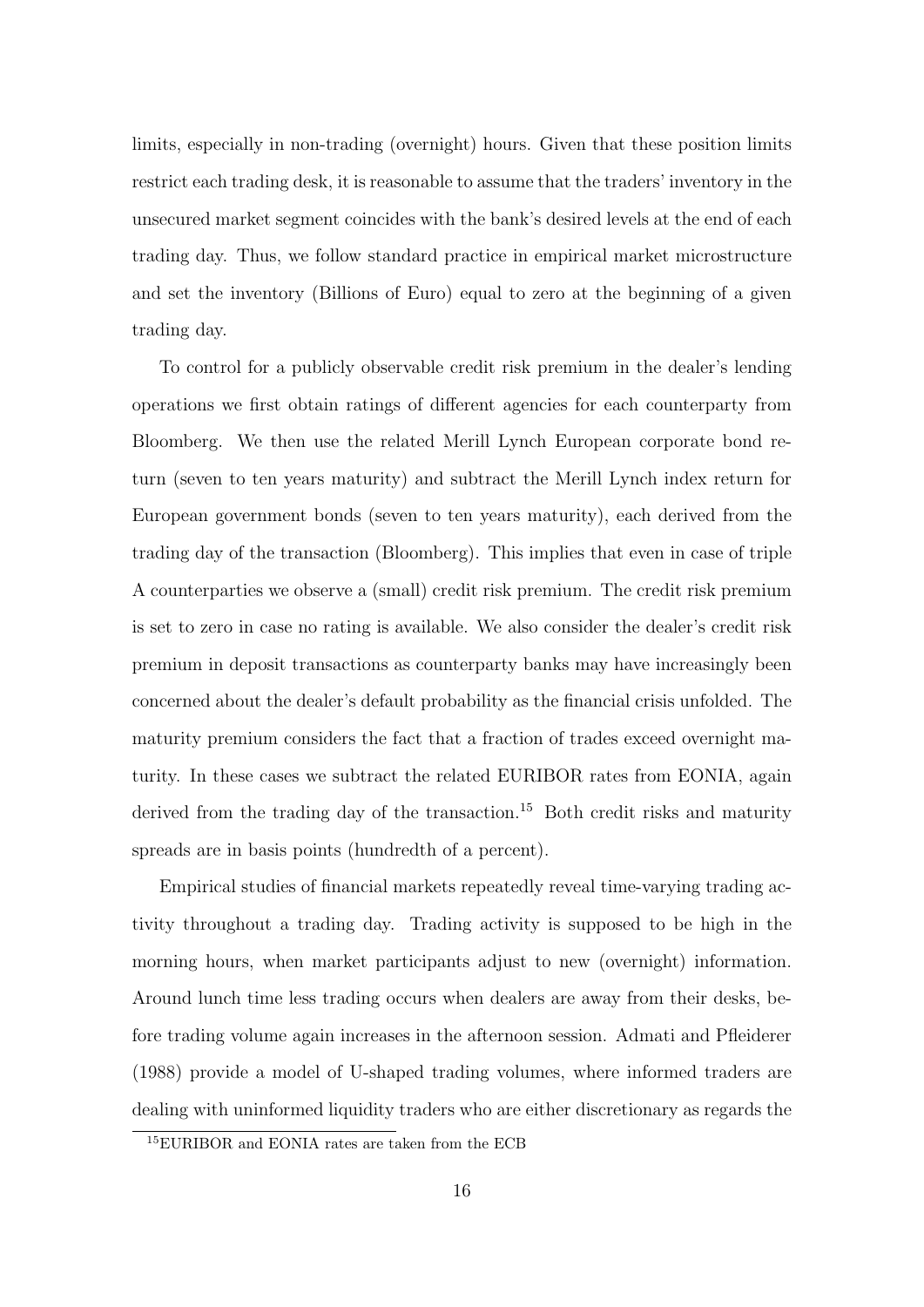time they are trading in the course of the day or non-discretionary in this respect. In this model, high-volume periods are obtained when (i) informed traders are attracted by the presence of many uninformed traders, so informed flows can easily be camouflaged and (ii) discretionary liquidity traders attend because of relatively low trading costs amid increased price competition due to high trading-activity. However, subsequent empirical contributions challenged the view that trading costs are low when informed agents trade in the market. Bollerslev and Domowitz (1993) argue that the U-shaped pattern in trading volume largely stems from non-discretionary liquidity trading that is most pronounced at the beginning and the end of the trading day. The time-varying nature of market conditions may in fact influence the pricing of the market maker. Thus, we construct three dummy variables to identify the morning session (8.00am. to 11.00am.), the lunch time session (11.00am to 3.00pm), and the afternoon session (3.00pm to 6.00pm).

An interesting property of OTC markets concerns the fact that market participants maintain strong business relationships among each other, thereby acquiring important counterparty information. For instance, Cocco et al. (2009) find that banks with a larger reserve imbalance are more likely to borrow funds from banks with whom they have a relationship, and to pay a lower interest rate than otherwise. We employ the number of trades with a given customer bank  $(NoT)$  until August 9th, 2007, to reveal potential pricing effects stemming from the history of the particular business relationship (in hundreds of trades). We interact this variable with a buying and selling dummy to allow for a differing influence on deposits and loans.

In empirical contributions to market microstructure, deal size is at the heart of the analysis as it potentially reflects the aggregation of private information. As outlined in the theoretical model of money market dealing, however, liquidity trading may interfere with informed orders. Assuming that liquidity trading prevails in smaller, regular sized orders we expect the information content of trades with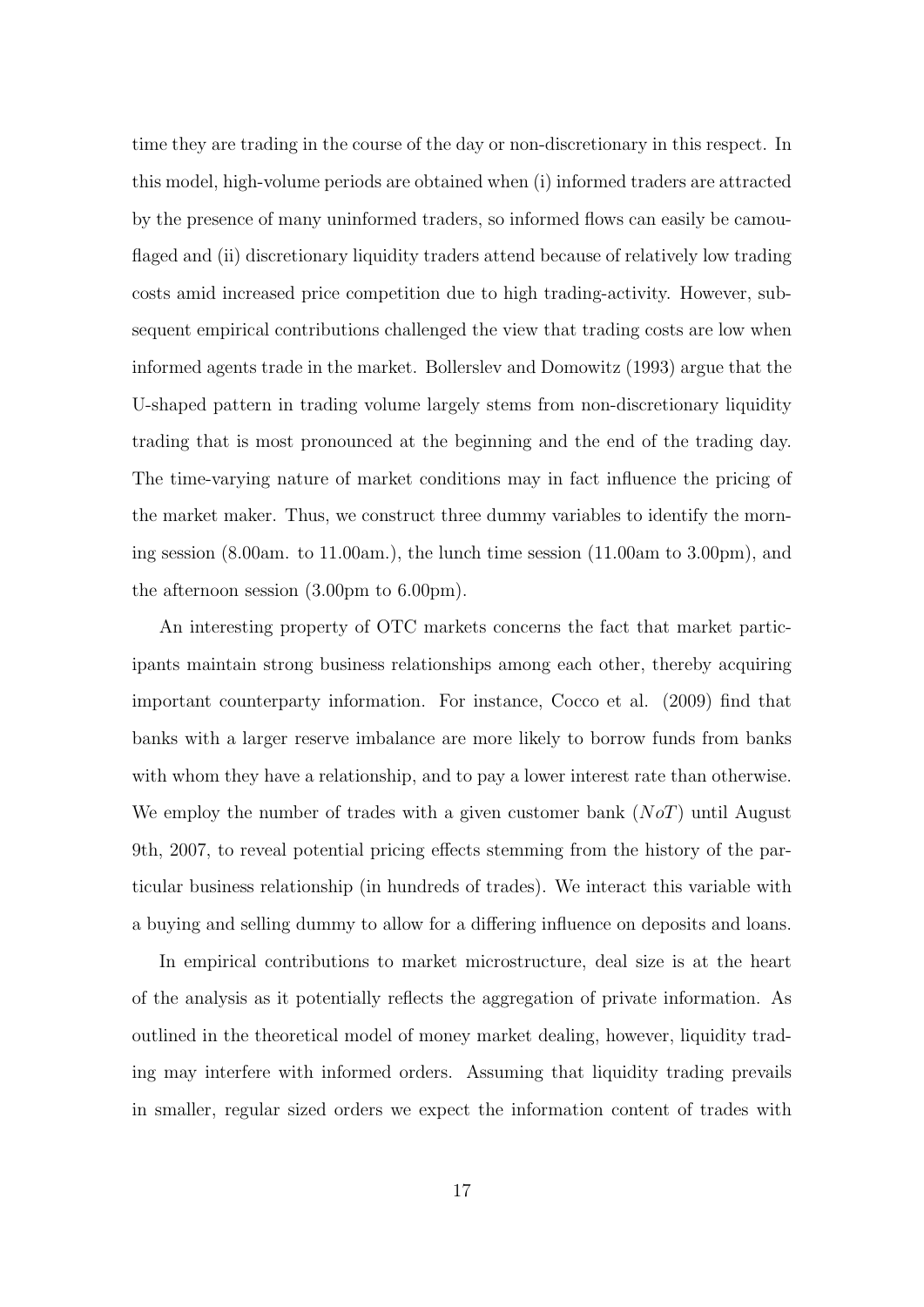deal size below their median to be negligible. Moreover, fixed cost degression in the trading process may further distort the estimation results because an increased deal size will come with a discount, thereby exerting a negative influence on the deal price. Under these circumstances only above-average deal sizes will provoke a market maker's price reaction as a result of asymmetric information. To calculate an information revealing variable we only maintain deal sizes exceeding the bank-specific median, while lower-than-median values are set to zero  $(ExMed)$ . This variable is assumed to identify transactions, which are suitable to signal the urgency of liquidity demand beyond public available rating information or reflect more market-wide dynamics, if the counterparty is another major player in the market.

Finally, first differences of the reported transaction price (agreed interest rate) in basis points are taken as the dependent variable. Since the change of the interest rate exhibits strong negative intraday autocorrelation the econometric model also contains eight lags (statistically significant).<sup>16</sup> To control for the influence of monetary policy on the price-setting behavior we also introduce the change of the EONIA (in basis points).

# 5 Estimation Results

Equation (7) is estimated using Hansen's (1982) generalized method of moments (GMM). The estimated standard errors are adjusted for heteroscedasticity and serial correlation with the Newey-West (1987) covariance matrix correction. The set of instruments equals the set of regressors implying that the parameter values parallel OLS estimates, but do not rely on a specific error distribution (Bjønnes and Rime, 2005). In the first subsection we present the estimation results of the baseline model. In the second subsection the estimation equation additionally accounts for time-ofthe-day effects and the influence of the deal size, respectively. Besides the full-sample

<sup>&</sup>lt;sup>16</sup>The estimated autocorrelation coefficients are not reported in the tables, but are available on request from the authors.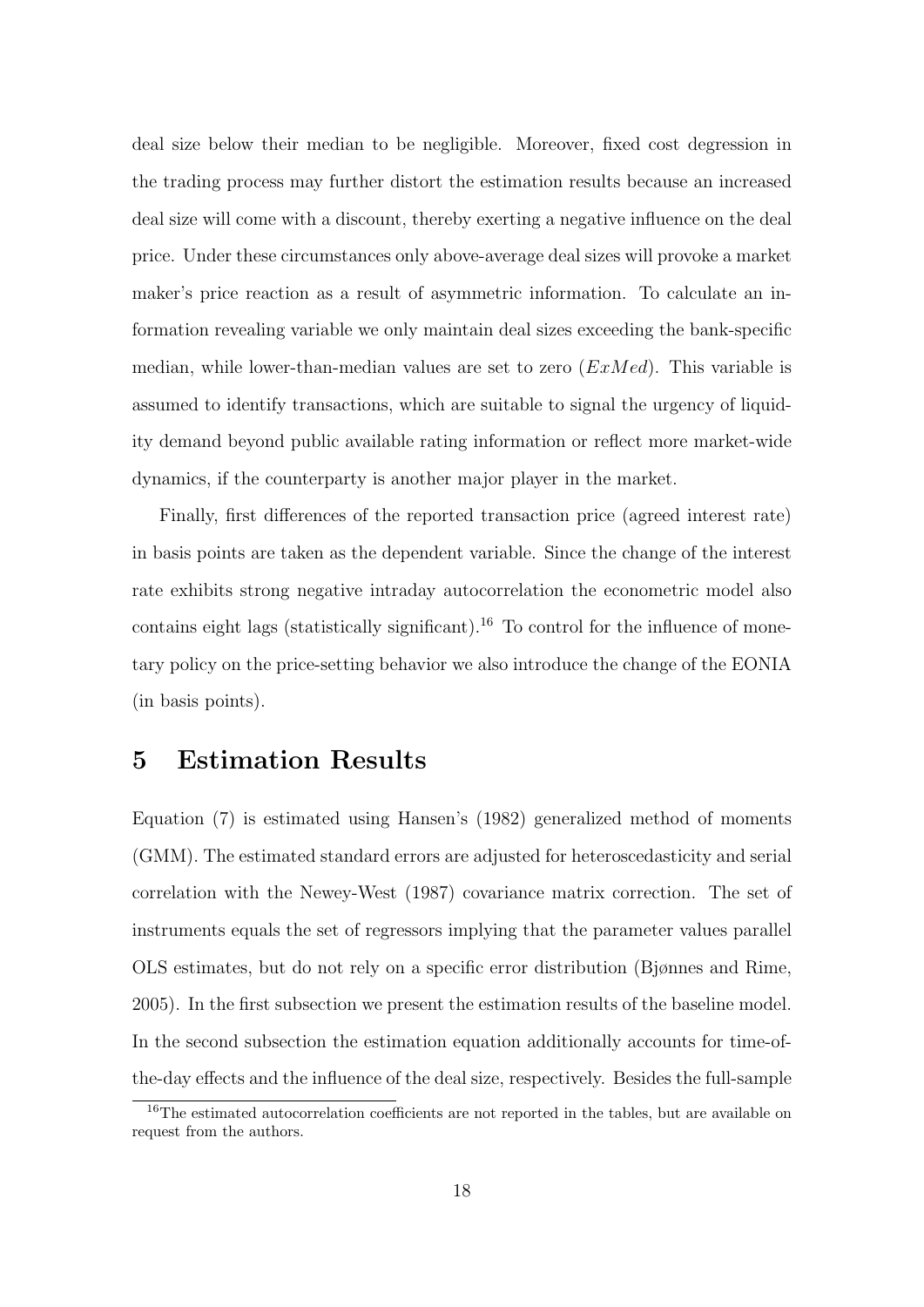estimation both models were re-evaluated using the three sub-sample periods.

#### 5.1 Estimation Results of the Baseline Model

The GMM regressions generally exhibit  $R^2$ s of roughly 50%, reflecting a reasonable fit of the model in an intraday data environment. Regarding the control variables the following results are worth mentioning. Considering the different maturities of the transactions the market maker significantly adjusts prices to control for EURI-BOR/EONIA spreads. In off-crisis times, for instance, the difference between the maturity-consistent EURIBOR rate and EONIA is fully covered by the transaction price as indicated by a parameter estimate  $(\Delta Mat)$  of 0.94. The maturity coverage is substantially diminished thereafter, when less than half of the EURIBOR/EONIA spreads were incorporated into prices by the market maker.<sup>17</sup> It might be argued that in the course of the crisis only a small number of dealer banks perceived to be safe enough for depositing liquidity remained in the market. This argumentation also applies for quote adjustments to policy rate changes. While the dealer quickly adjusts quotes in tranquil trading periods there is a significantly slower transmission of policy action to money market rates in times of crisis.

#### [Table 3 about here]

The relationship premium measured by the number of transactions with a given counterparty is small but significantly positive in both loans and deposits. This implies that customer banks pay a premium for frequent borrowing while earning a smaller premium for frequent lending. Interestingly, the importance of the relationship measure declined in the third sub-sample when the crisis in the interbank market became more severe.

The deal size of the trade, if statistically significant, is adversely signed. This is in contrast to the basic microstructure perception that order flow aggregates pri-

<sup>&</sup>lt;sup>17</sup>Since the bulk of transactions are lending operations of customer banks the estimation results were mostly driven by deposit conditions. See Table 1 and 2.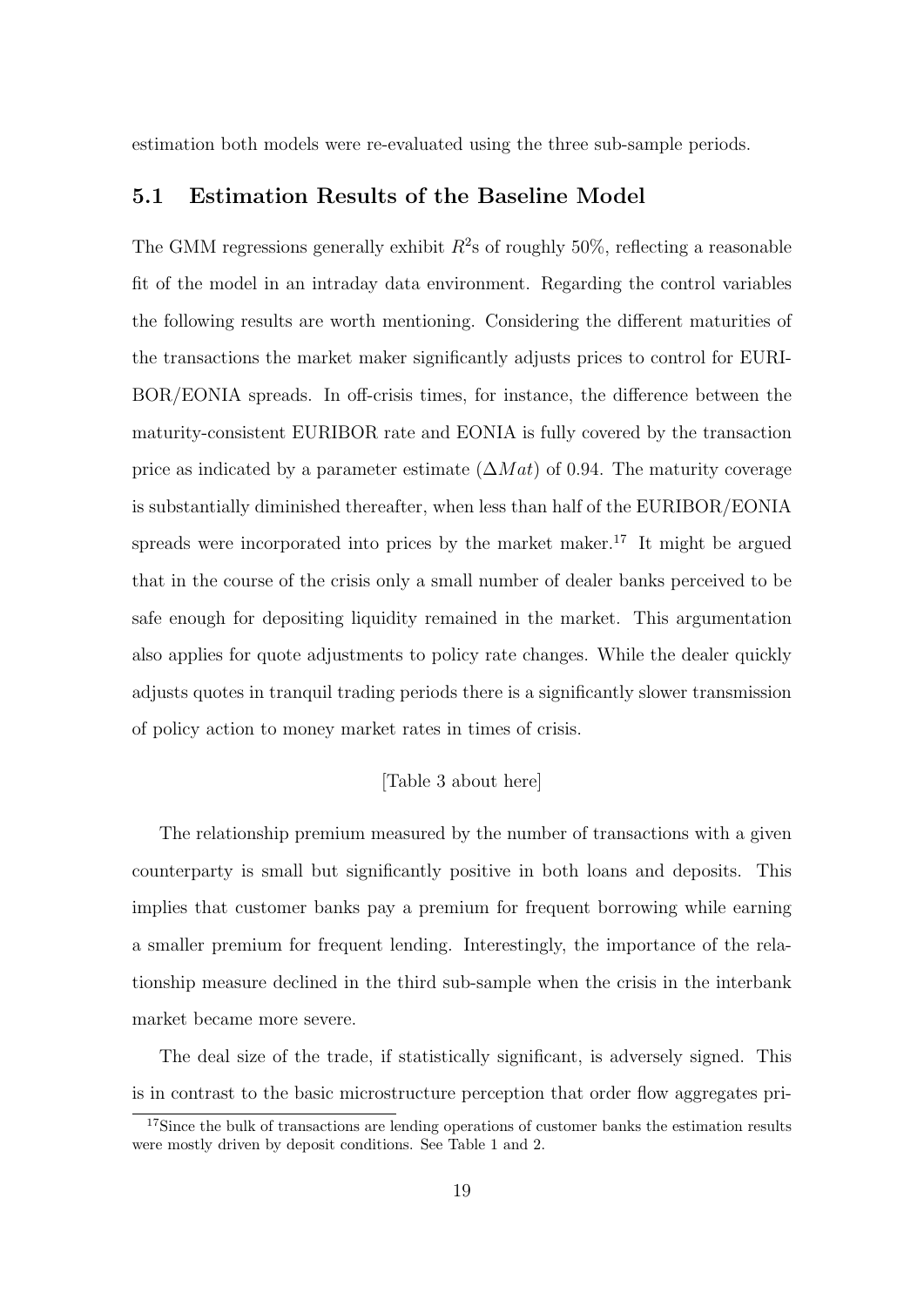vate information into market prices. As outlined in the data section, however, deal sizes also serve as an integral component of the market maker's pricing policy.<sup>18</sup> For instance, in the first sub-sample customer banks were charged roughly five basis points less for each billion euro deal size, while in the third sub-sample this figure rises to fourteen basis points. The fixed cost component measured by the lagged direction indicator variable rises substantially over subsequent samples. While we observe a tiny one basis point half spread before the start of the crisis, the spread nearly quadrupled in the second period and was fourteen times larger in the third period. These estimates are in line with indicative bid/ask spreads from a survey conducted among European-based dealers and brokers of roughly three, eight, and forty basis points for the respective periods and reflect the increasing tensions in the market. However, its overall moderate size points to a remarkable resilience of money market trading.

As outlined in the theoretical part of the paper a significant difference between the coefficients of the indicator variable and the lagged indicator variable reveals the market maker's perception whether or not order flow contains useful information. By dividing the parameter estimates of these regressors we can calculate the weight placed on prior beliefs. In the first estimation period this ratio is  $\pi = 0.20$  implying an 80% weight put on order flow information. Starting from August 2007, the coefficient  $\pi$  becomes larger and approaches near-one values in the last sample indicating little room for order flow information. Obviously, the process of information aggregation is systematically hampered in times of crisis.

Regarding the inventory variable the regression results suggest little evidence for price shading in a well-functioning money market. Borderline significant parameter

<sup>&</sup>lt;sup>18</sup>In a non-anonymous trading environment market makers focus on information about their counterparties and do not solely rely on the size of the trade. In addition, the customer bank would observe the impact of deal size on quoted prices and, most likely, split up trades accordingly (Huang and Stoll, 1997).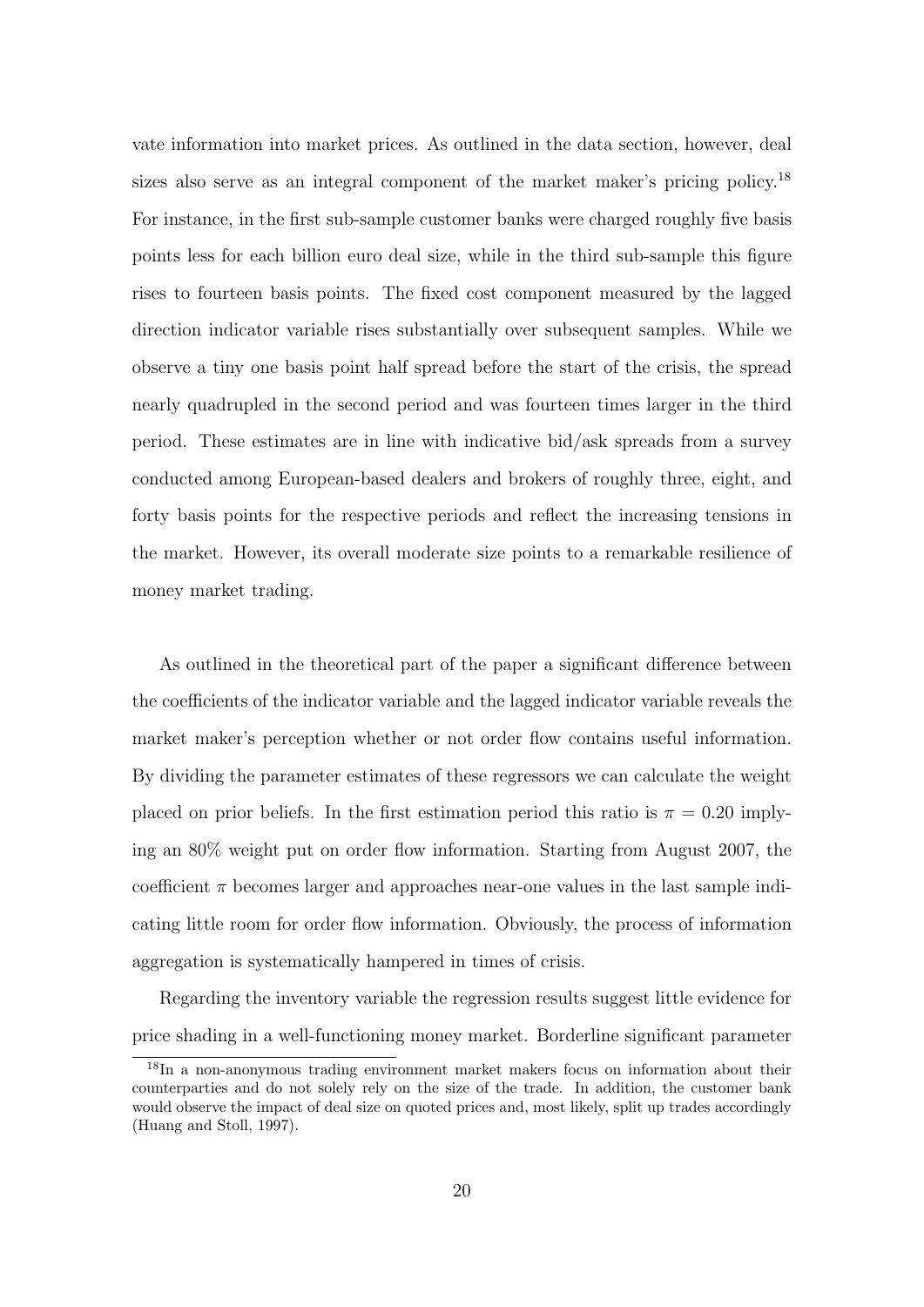estimates in the first sub-sample lead to the conclusion that building up a positive or negative liquidity position is a minor concern of the market maker in normal times. The dealer seems to adjust quotes to encourage inventory-diminishing trades with customer banks in the second sub-sample, but the magnitude of the coefficient remains small.

When moving towards regressors reflecting counterparty-specific information we find the following interesting results. The variable  $ExMed$ , measuring the deal size in excess of its median, has been introduced as a proxy for private information of the trade initiator. Consistently signed and statistically significant coefficients suggest that the occurrence of large deal sizes indicates that counterparty banks have little opportunity to split up trades across a number of market makers. As expected, the impact becomes considerably stronger in the third sub-sample. The counterparty credit rating of customer banks ( $\Delta Credit$  buy) as a publicly available information component influences half spreads as theory suggests. Lower credit ratings (higher CDS spreads) generally lead to higher half spreads to be paid by customer banks. This impact is moderately larger in the third sub-sample than in the first one due to the fact that credit spreads themselves increasingly contained substantial liquidity premia. The credit rating of the dealer  $(\Delta C \cdot \text{red} t \cdot \text{sel})$  exerts a significant influence on half spreads in the second and third sub-sample, but is insignificant in the first. This is in line with the perception that deposits with large market makers are safe in off-crisis trading regimes.

#### 5.2 Robustness checks

In this subsection we test whether the above empirical results remain robust when additionally accounting for time-of-the-day and deal size effects. The potential role for time-of-the-day effects arises from theoretical and empirical studies revealing a time-varying trading activity throughout a trading day. Trading volume is high in the morning when traders adjust their portfolios to new information. Only little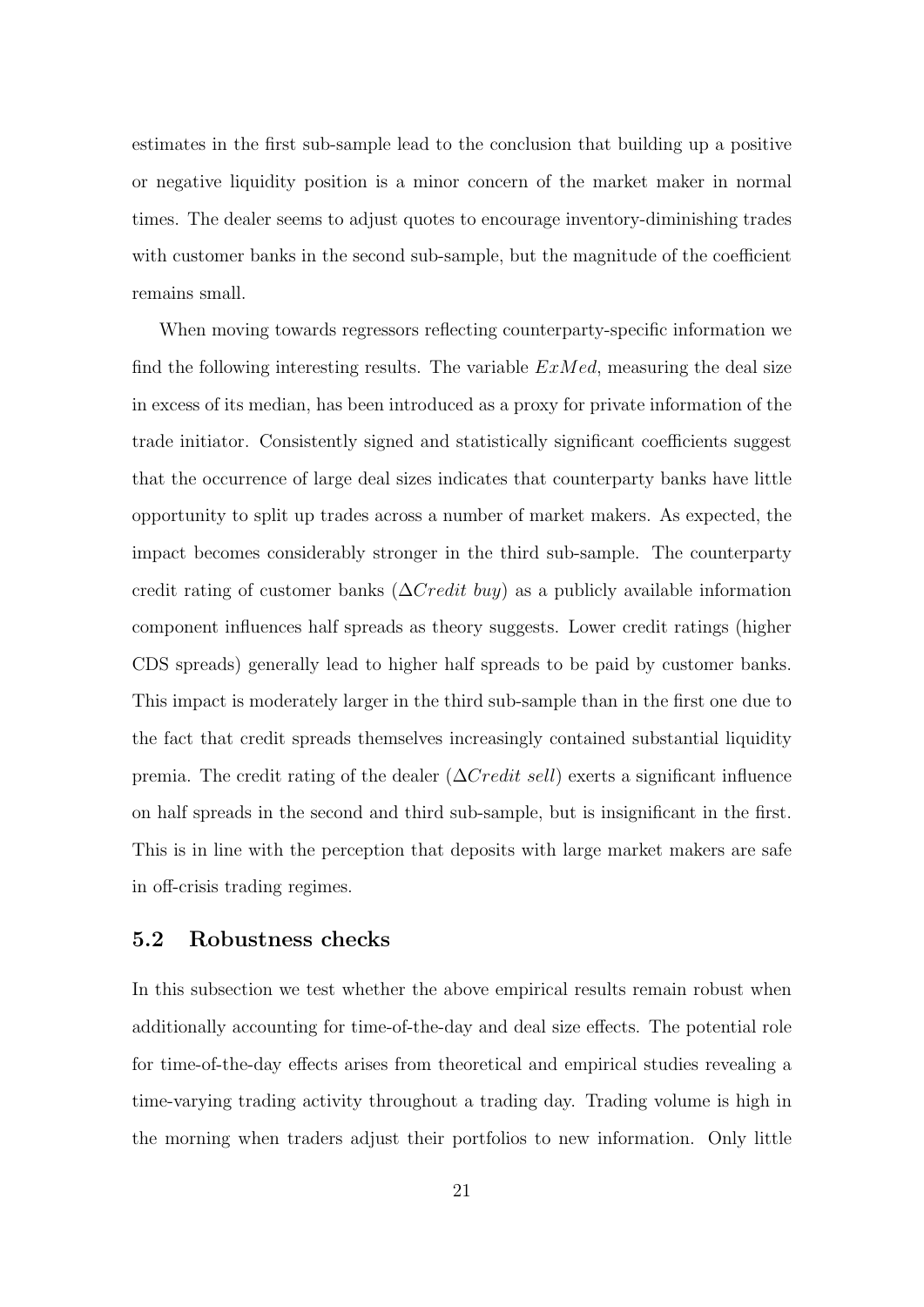trading occurs around lunch time when dealers are away from their desks, and again trading activity increases in the afternoon session when market participants close unwanted open positions. In Admati and Pfleiderer (1988) the U-shaped trading volume feeds back to the trading behavior of market participants. In their setup informed traders are dealing with uninformed liquidity traders, who are either discretionary or non-discretionary with respect to the daytime trades are submitted. High trading volume is observed when (i) informed traders are attracted by the presence of a large number of uninformed traders, so that informed transactions can easily be camouflaged and (ii) discretionary liquidity traders attend because of relatively low trading costs amid increased price competition due to high trading-activity.<sup>19</sup> Moreover, Afonso and Lagos (2015) show that a bank's negotiation leverage depends on the overall distribution of excess balances, but decreases towards the end of the trading session when the chances to execute a desired trade diminish substantially. As a result, half spreads of the market maker should increase during the trading day. Thus, the time of the day may influence the pricing behavior of our dealer.

#### [Table 4 about here]

The estimation results reported in Table 4 suggest that the main results from the baseline model also apply here as well. Regarding the various control variables like the maturity premium, the monetary policy rate, and lagged price changes, parameter estimates are insignificantly different from the above values. The proxy variable for relationship banking remains positive for all specification and sub-samples again indicating a slightly higher interest rate for both frequent lenders and borrowers. The estimated coefficient of the inventory variable also shows very little variation across the trading day. Only in the third sub-sample do we find an increased tendency of the market maker to divert flows away from his order book. When interacting with

<sup>19</sup>However, Bollerslev and Domowitz (1993) argue that the U-shaped pattern in trading volume largely stems from non-discretionary liquidity trading that is most pronounced at the beginning and the end of the trading day.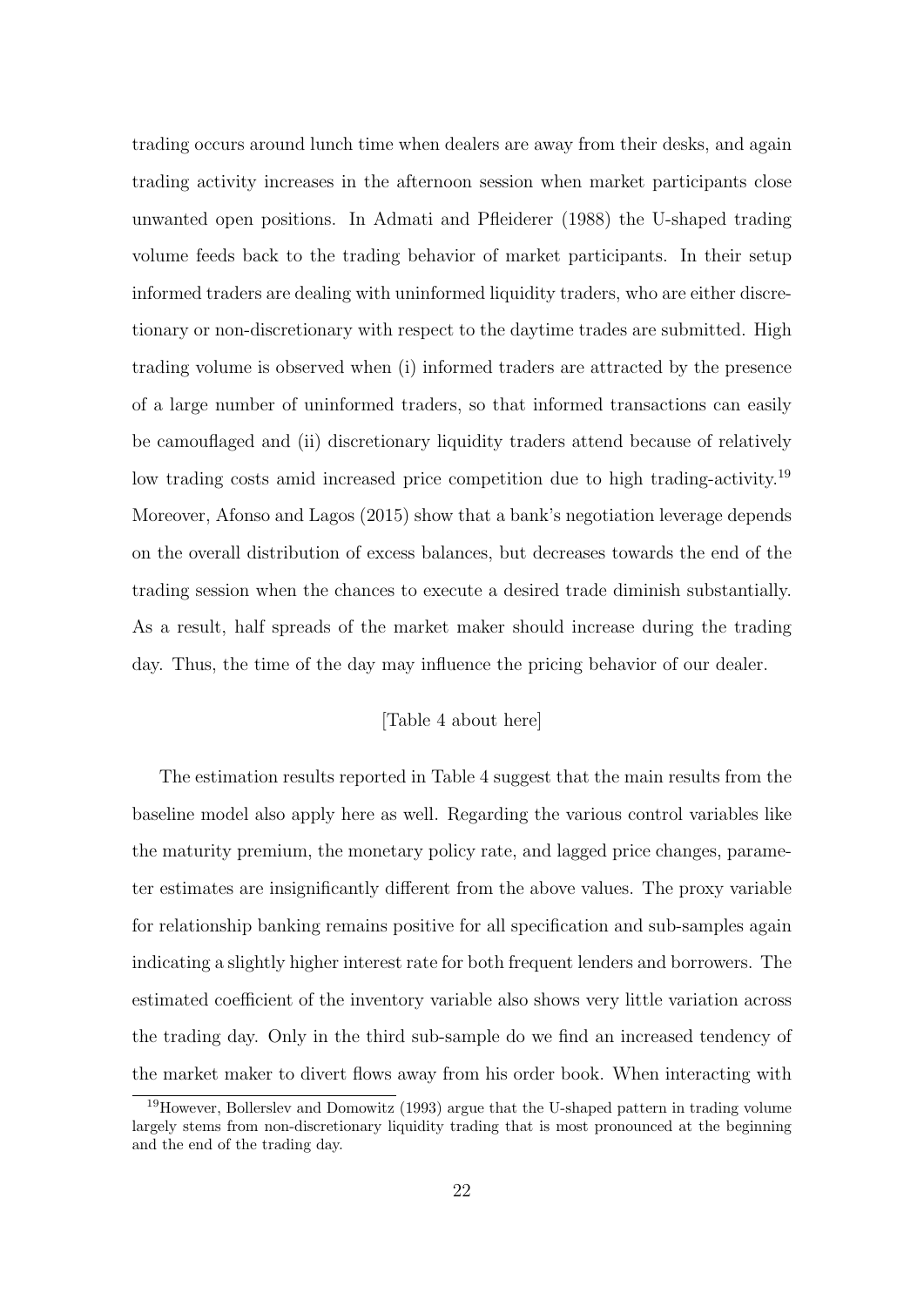the information revealing variable  $ExMed$  with the time-of-the-day dummies we again only find the expected results in the third sub-sample. After the Lehman default the deal-size premia reflect the fact that the urgency to trade seems to be high in the morning when customer banks adjust to new overnight information and the end of the trading day when customer banks try to adjust to desired overnight positions.<sup>20</sup> Differentiating estimates of the trade direction indicator coefficients with respect to the time of day is informative in the sense that half-spreads are strictly increasing during the trading day (and exhibit the same sub-sample patterns as above). This is evidence in favor of Bollerslev and Domowitz (1993) expecting high non-discretionary liquidity trading at the end of the trading day and in favor of Afonso and Lagos (2015) stressing the importance of declining negotiation leverage of customer banks.

The following Table 5 contains regression results from a specification that differentiates between small, medium, and large trades. This is a standard procedure in empirical market microstructure to control for deal size effects, which may otherwise bias parameter estimates. Small trades are defined as transactions with deal size below ten million Euro, medium trades are transactions between ten million and 100 million Euro deal size, and large trades are above 100 million deal size.<sup>21</sup>

#### [Table 5 about here]

The estimation results on the control variables are comparable to the baseline specification. Again, the coefficient of the relationship variable is positive in all specifications and smaller in deposit transactions. The discount for increasing deal

<sup>&</sup>lt;sup>20</sup>The introduction of time-of-the-day dummies seems to slightly interfere with deal size effects in the second sub-sample. In this intermediate period the  $ExMed$  variable is statistically insignificant while the deal size exhibits a positive sign.

 $21$ We followed the suggestions of the bankers who provided the data. Of course, a different set of thresholds might be considered to control for deal size effects. Extensive experimentation, however, reveals overall robustness of results.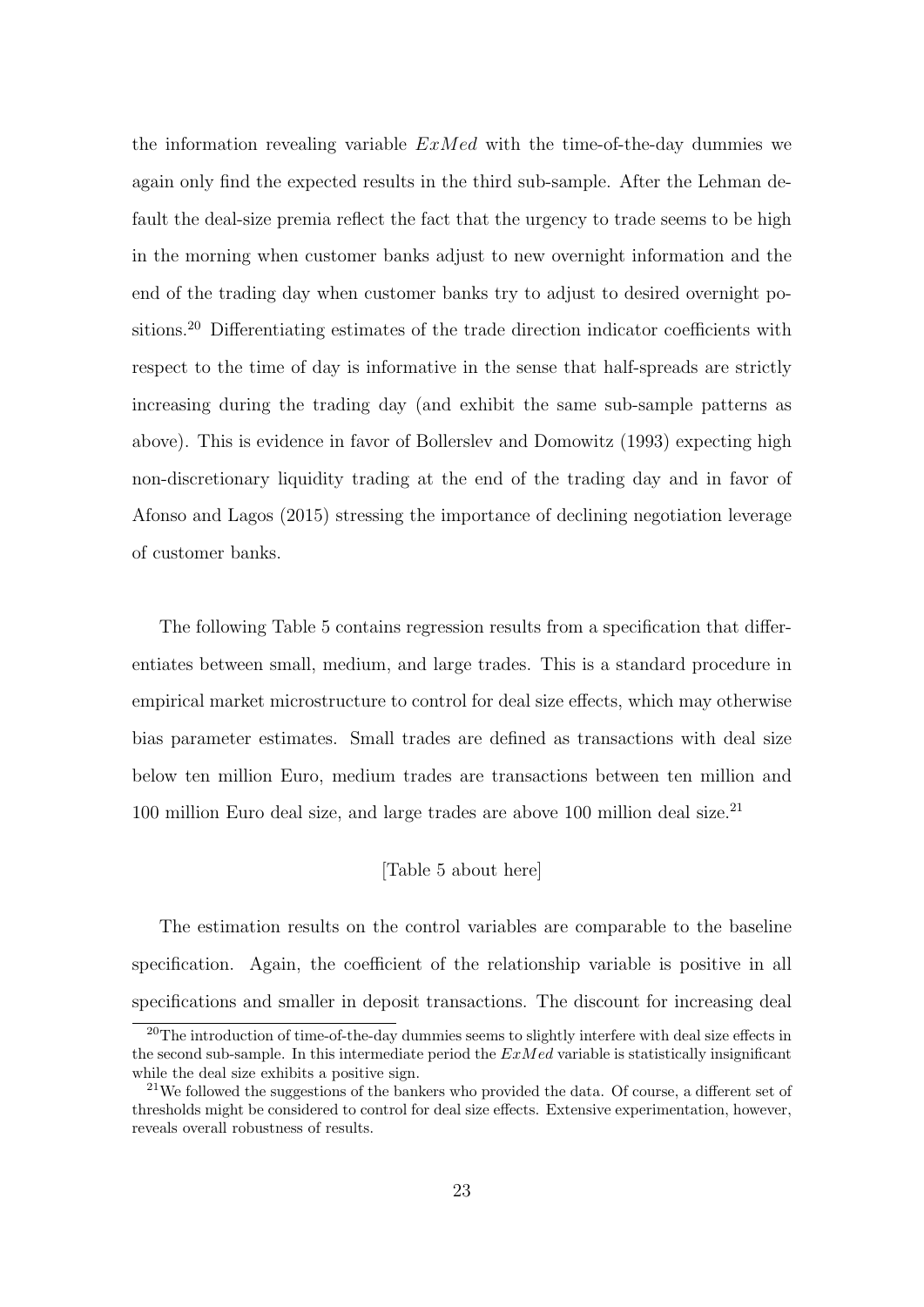size is largely confined to the third sub-sample and is of similar magnitude as in the baseline model. Inventory effects on price changes are often statistically insignificant and small. A substantial price-shading effect is only observable for small trades in the third estimation period where, in case of a market maker's excess liquidity, deposits were discouraged by a seven points reduction of the interest rate. Finally, the adjustment of prices to control for maturity considerations is robust across deal size. As before, the maturity coverage is substantially diminished after the start of the crisis, when less than half of the EURIBOR/EONIA premium is contained in the market maker's trades.

Little variation across deal size of parameter estimates of lagged direction regressors capturing the fixed trading cost component generally confirms the usefulness of the deal size categorization. Although we observe a substantial increase of half spreads over different sub-samples, the fixed-cost deviations of small and large trades from medium trades are statistically insignificant for the second, third, and full sample period. Only small trades in off-crisis times were charged somewhat higher. When calculating the ratio for the parameter estimates of the direction and lagged direction indicator we find the weight placed on prior beliefs to be  $\pi = 0.26$ for small trades,  $\pi = 0.16$  for medium trades, and  $\pi = 0.08$  for large trades in the period before the crisis. In line with market microstructure theory, the market maker relies more heavily on order flow information when deal sizes increase. In crisis periods, however, the usefulness of order flow information declines dramatically.

When moving towards counterparty-related variables the results confirm the findings of the previous specification. In case of medium trades, the group-specific counterparty credit risk premium dips in the second sub-sample before becoming quite important thereafter. Small trades were substantially charged for credit risk only in the period after the Lehman default, while quotes for large trades contain a significant risk premium only in regular trading environments. These results reflect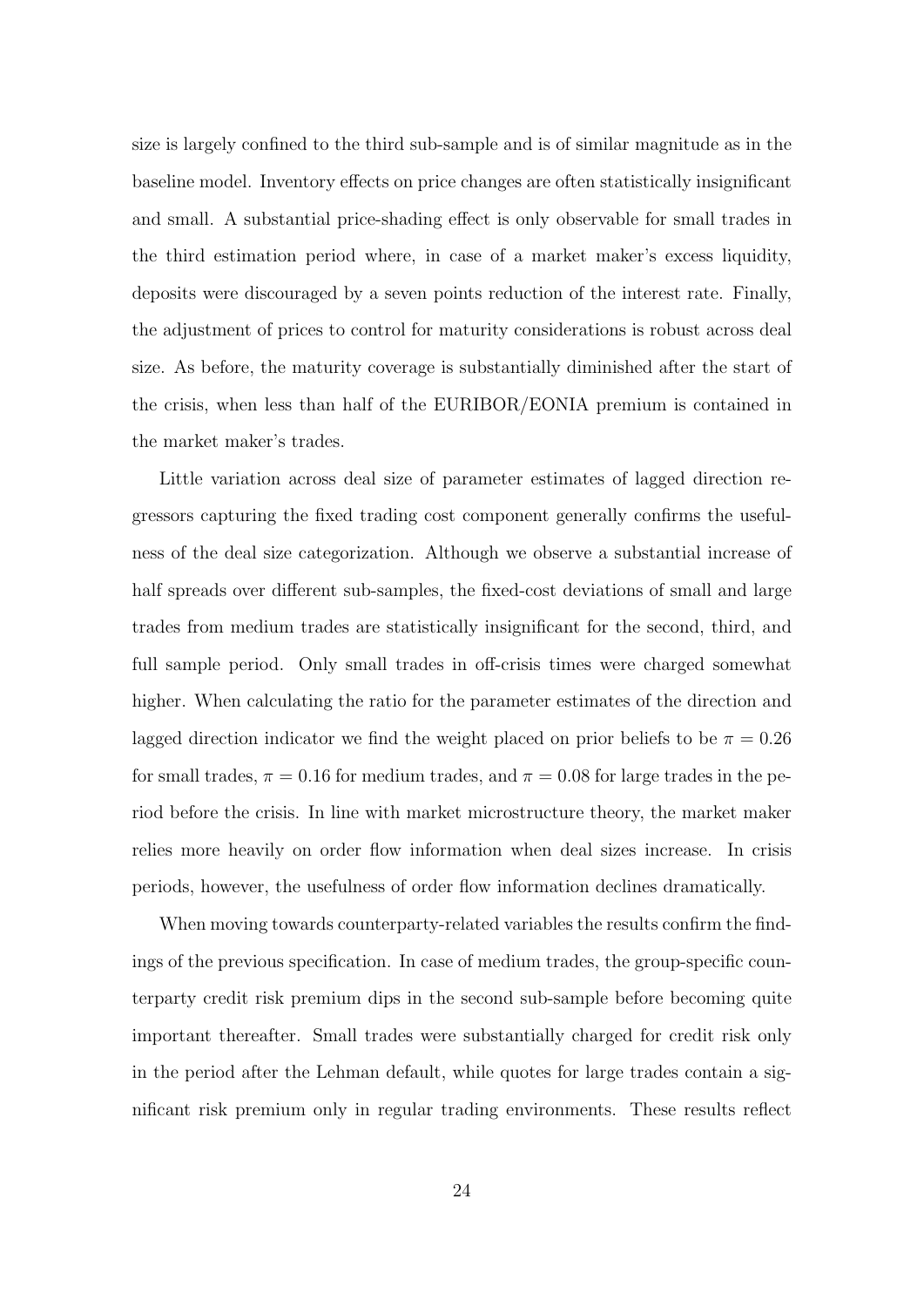the fact that in this sub-sample lending operations are largely confined to top-rated counterparties enjoying a similar creditworthiness as our dealer.

# 6 Conclusion

In this paper we propose an over-the-counter money market pricing model to investigate the trading behavior of a major dealer in times before and during the financial crisis. Our approach explicitly accounts for market microstructure issues of the trading process such as deal size, inventory considerations, counterparty risk, and relationship banking. To empirically estimate the model we use the order book of a major dealer containing all unsecured transactions with a cross-section of more than 400 customer banks in the Euro money market. Descriptive statistics reveal an increasingly unbalanced money market trading in the sense that funds from an increasing number of depositors were handed out to a decreasing number of borrowers. The empirical results of the market microstructure model suggest that in tranquil times the market maker indeed seems to update her belief about the fundamental value based on the order flow he observes. Controlling for a large variety of other covariates, both the trade size as well as the trade direction, are important determinants of the market maker's pricing of liquidity. This confirms the view that prices in a decentralized market equilibrium are determined by the sequencing of orders obtained by the market makers. However, order flow information is increasingly dismissed in times of crisis, implying that the process of information aggregation on the Euro money market is systematically hampered. Moreover, half spreads substantially increased and inventory considerations as well as counterparty default risk became more important. Against the backdrop of the size of the crisis, however, the Euro money market appeared to be surprisingly resilient.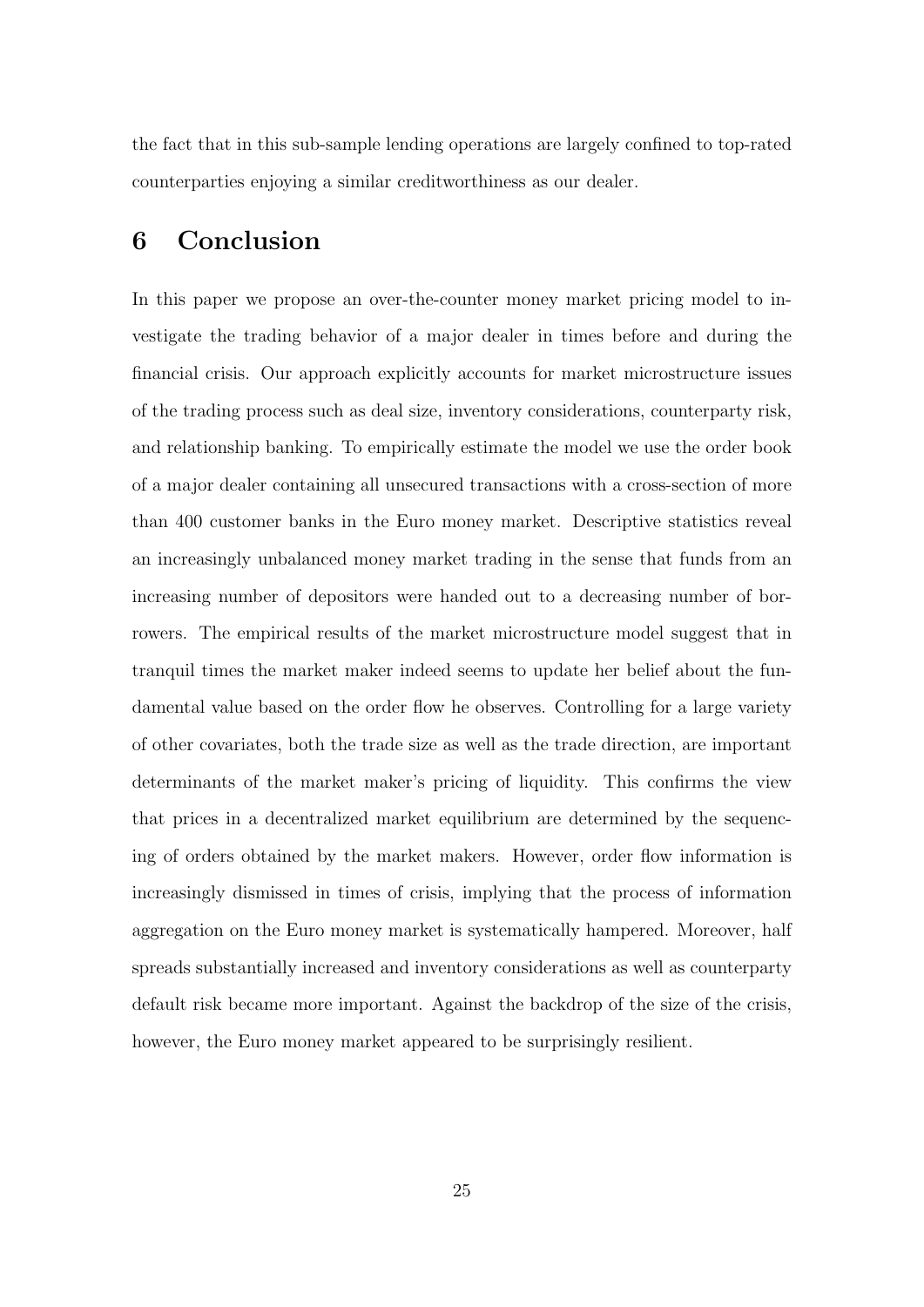# References

- Acharya, V. V, Gromb, D., and Yorulmazer, T., 2012, Imperfect Competition in the Interbank Market for Liquidity as a Rationale for Central Banking, American Economic Journal: Macroeconomics, 4(2), 184217.
- Acharya, V., and O. Merrouche, 2013, Precautionary Hoarding of Liquidity and Inter-Bank Markets: Evidence from the Sub-Prime Crisis, Review of Finance  $17(1)$   $107 - 160$ .
- Admati, A. and P. Pfleiderer, 1988, A Theory of Intraday Patterns: Volume and Price Variability. Review of Financial Studies 1, 3 – 40.
- Afonso, G., A. Kovner, and A. Schoar, 2011, Stressed, Not Frozen: The Federal Funds Market in the Financial Crisis, Journal of Finance 66, 1109 – 1139.
- Afonso, G., and R. Lagos, 2015, Trade Dynamics in the Market for Federal Funds, Econometrica 83(1), 263 – 313.
- Allen, F., E. Carletti, and D. Gale, 2009, Interbank Market Liquidity and Central Bank Intervention, Journal of Monetary Economics 56, 639 – 652.
- Allen, F., and D. Gale, 2000, "Financial Contagion", *Journal of Political Economy*  $108(1)$ .  $1 - 33$ .
- Babus, A., and p. Kondor, 2013, Trading and Information Diffusion in Over-the-Counter Markets, mimeo.
- Bernhardt, D., and E. Hughson, 2002, Intraday Trade in Dealership Markets, *Euro*pean Economic Review 46, 1697 - 1732.
- Bjønnes, G., and D. Rime, 2005, Dealer Behavior and Trading Systems in Foreign Exchange Markets, Journal of Financial Economics 75, 571 - 605.
- Bollerslev, T., and I. Domowitz, 1993, Trading Patterns and Prices in the Interbank Foreign Exchange Market, Journal of Finance 48, 1421 – 43.
- Bräuning, F., and F. Fecht, 2015, Relationship Lending in the Interbank Market and the Price of Liquidity, mimeo.
- Bruche, M., and J. Suarez, 2010, Deposit Insurance and Money Market Freezes, Journal of Monetary Economics 57, 45 – 61.
- Caballero, R., and A. Krishnamurthy, 2008, Collective Risk Management in a Flight to Quality Episode, Journal of Finance 63, 2195 – 2230.
- Cocco, J., F. Gomes, and N. Martins, 2009, Lending Relationships in the Interbank Market, Journal of Financial Intermendiation 18, 24 – 48.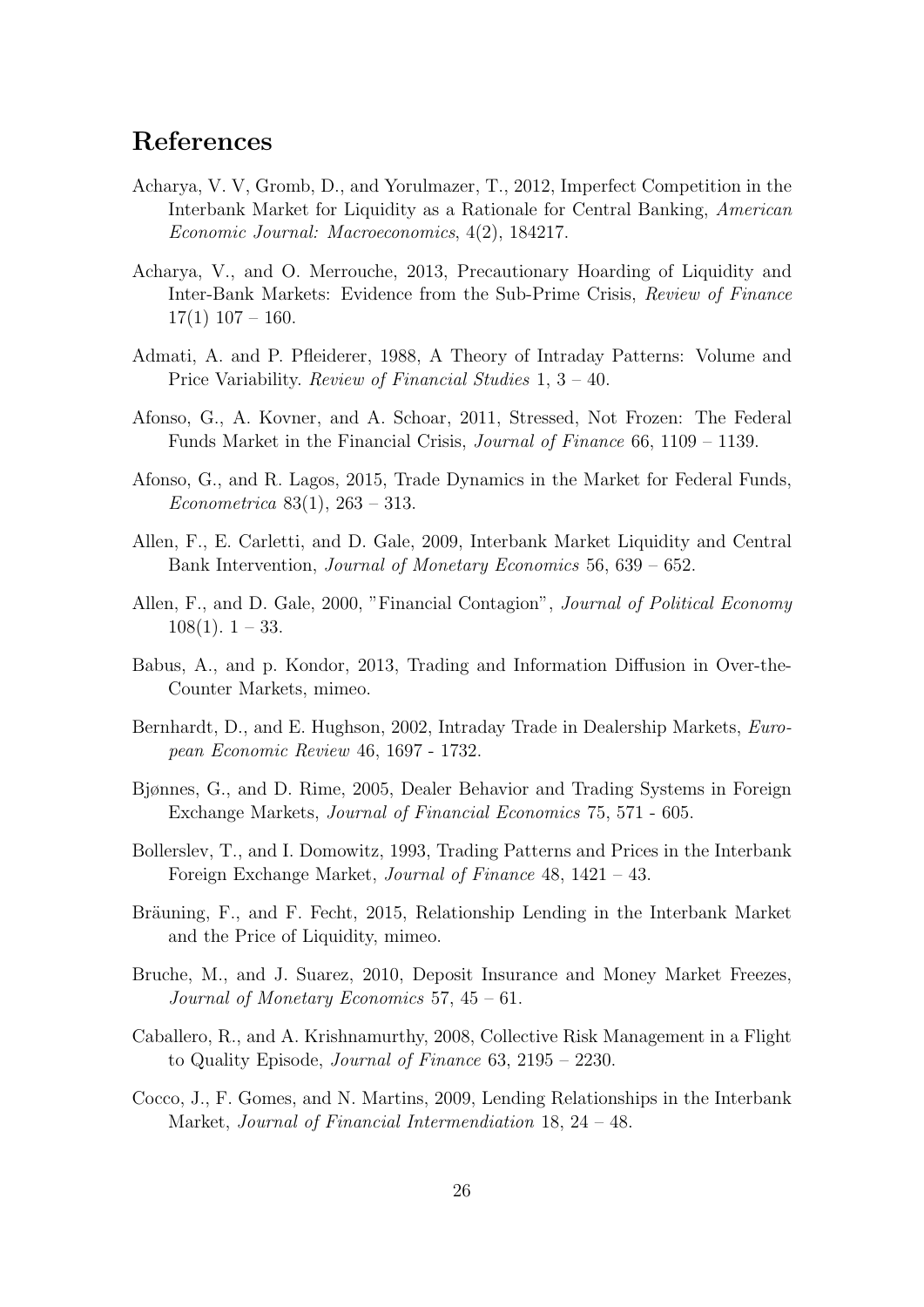- Craig, B., and G. von Peter, 2010, Interbank Tiering and Money Center Banks, BIS Working Papers No 322.
- Diamond, D., and R. Rajan, 2011, Fear of Fire Sales, Illiquidity Seeking and the Credit Freeze, The Quarterly Journal of Economics 126(2), 557 – 591
- Duffie, D., N. Garleanu, and L. H. Pedersen, 2005, Over-the-Counter Markets, Econometrica 73, 1815 – 1847.
- Duffie, D., N. Garleanu, and L. H. Pedersen, 2007, Valuation in Over-the-Counter Markets, Review of Financial Studies 20, 1865 – 1900.
- Easley, D., and M. O'Hara, 1987, Price, Trade Size, and Information in Securities Markets, Journal of Financial Economics 19, 69 - 90.
- Easley, D., and M. O'Hara, 1992, Time and the Process of Security Price Adjustment, Journal of Finance  $47,577 - 605$ .
- European Central Bank, 2009, Euro Money Market Survey, September 2009, http://www.ecb.int/pub/pdf/other/euromoneymarketsurvey200909en.pdf?3a4a738d6975f6aa02
- Eisenschmidt, J. and J. Tapking, 2009, Liquidity Risk Premia in Unsecured Interbank Money Markets, ECB working paper No. 1024.
- Fecht, F., H. Gruener, and P. Hartmann, 2012, Financial Integration, Specialization, and Systemic Risk, Journal of International Economics forthcoming.
- Fecht, F., K.Nyborg, and J. Rocholl, 2011, The Price of Liquidity: The Effects of Market Conditions and Bank Characteristics, *Journal of Financial Economics*, 102(2), 344–362.
- Flannery, M., 1996, Technology and Payments: Deja Vu All Over Again?, Journal of Money, Credit and Banking vol.  $28(4)$ ,  $965 - 70$ .
- Flannery,M., and S. Sorescu, 1996, Evidence of Bank Market Discipline in Subordinated Debenture yields: 1983-1991, Journal of Finance 51, 1347 – 1377.
- Freixas, X. and Jorge J., 2008, The Role of Interbank Markets in Monetary Policy: A Model with Rationing, Journal of Money, Credit and Banking 40, 1151 – 1176.
- Freixas, X., B. Parigi, and J.-Ch. Rochet, 2000, Systemic Risk, Interbank Relations, and Liquidity Provision by the Central Bank, Journal of Money, Credit, and Banking 32(3).
- Furfine C., 1999, The Microstructure of the Federal Funds Market, Financial Markets, Institutions, and Instruments,  $8(5)$ ,  $24 - 44$ .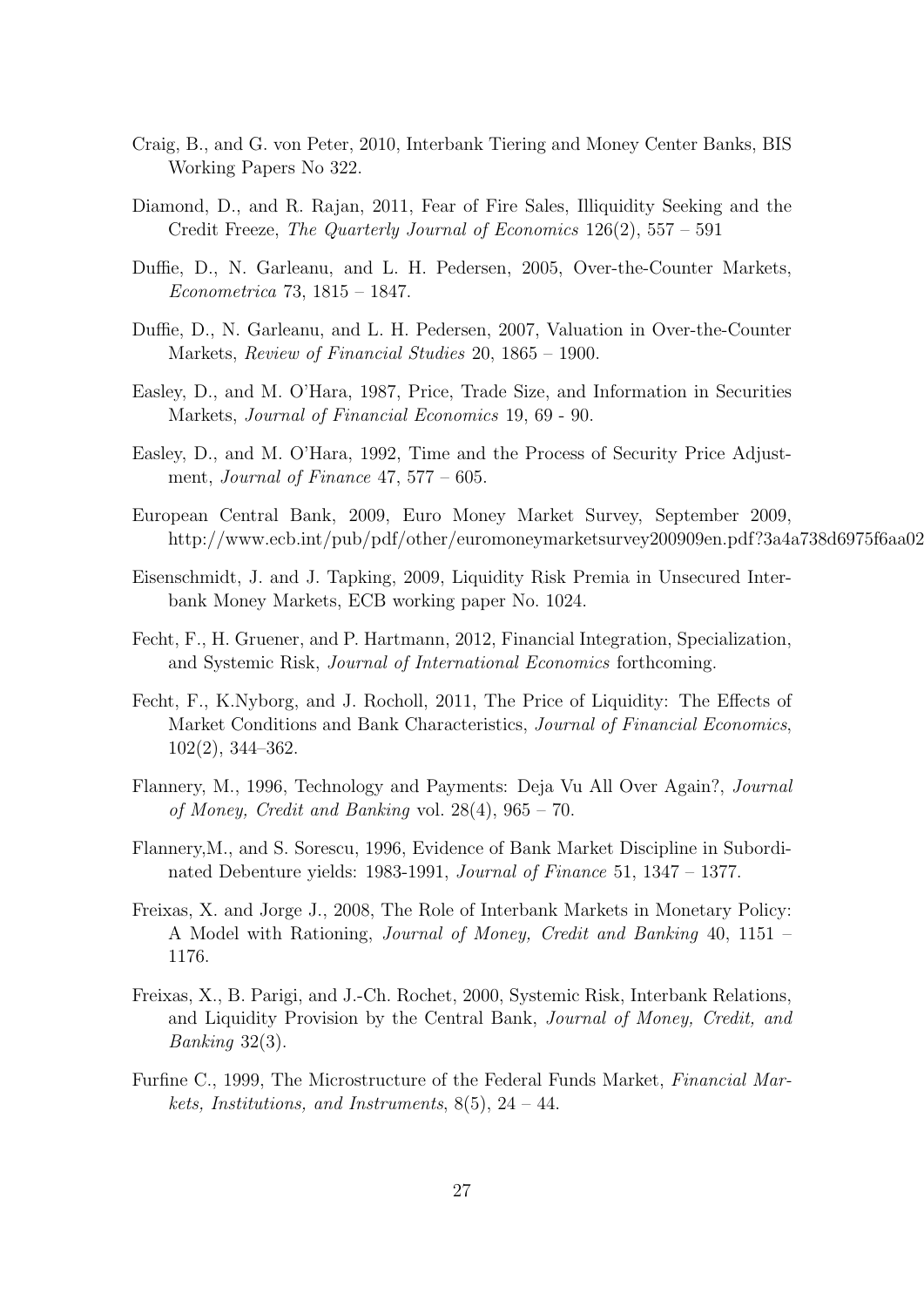- Furfine, C., 2001, Banks Monitoring Banks: Evidence from the Overnight Federal Funds Market, Journal of Business 74, 33 – 58.
- Furfine, Craig, 2002, Interbank Markets in a Crisis, European Economic Review 46, 809 – 820.
- Duffie, D., N. Garleanu, and L. H. Pedersen, 2007, Valuation in Over-the-Counter Markets, Review of Financial Studies, 20(6), 1865–1900
- Glosten, L., 1989, Insider Trading, Liquidity, and the Role of the Monopolist Specialist, Journal of Business 62, 211 - 235.
- Glosten, L., and P. Milgrom, 1985, Bid, Ask, and Transaction Prices in a Specialist Market With Heterogeneously Informed Agents, Journal of Financial Economics 14, 71 - 100.
- Hartmann, P., M. Manna, and A. Manzanares, 2001, The Microstructure of the Euro Money Market, Journal of International Money and Finance 20, 895 – 948.
- Hansch, O., N. Naik, and S. Viswanathan, 1999, Preferencing, Internalization, Best Execution, and Dealer Profits, Journal of Finance 54, 1799 - 1828.
- Hansen, L., 1982, Large Sample Properties of Generalized Method of Moments Estimators, Econometrica 50, 1029 - 1054.
- Heider, F., M. Hoerova and C. Holthausen, 2009, Liquidity Hoarding and Interbank Market Spreads: The Role of Counterparty Risk, Working Paper Series 1126, European Central Bank.
- Huang, R., and H. Stoll, 1997, The Components of the Bid-Ask Spread: A General Approach, Review of Financial Studies 10, 995 – 1034.
- Kuo, D., D. Skeie, and J. Vickery, 2010, How Well Did Libor Measure Bank Wholesale Funding Rates Furing the Crisis? Working paper, Federal Reserve Bank of New York.
- Leitner, Y., 2005, Financial Networks: Contagion, Commitment, and Private Sector Bailouts, Journal of Finance 60(6).
- Kyle, A., 1985, Continuous Auctions and Insider Trading, Econometrica 53, 1315 1335.
- Madhavan, A. and S. Smidt, 1991, A Bayesian Model of Intraday Specialist Pricing, Journal of Financial Economics 30, 99 - 134.
- Newey, W., and K. West, 1987, A Simple positive Semi-Definite, Heteroscedasticity and Autocorrelation Consistent Covariance Matrix, Econometrica 55, 703 - 708.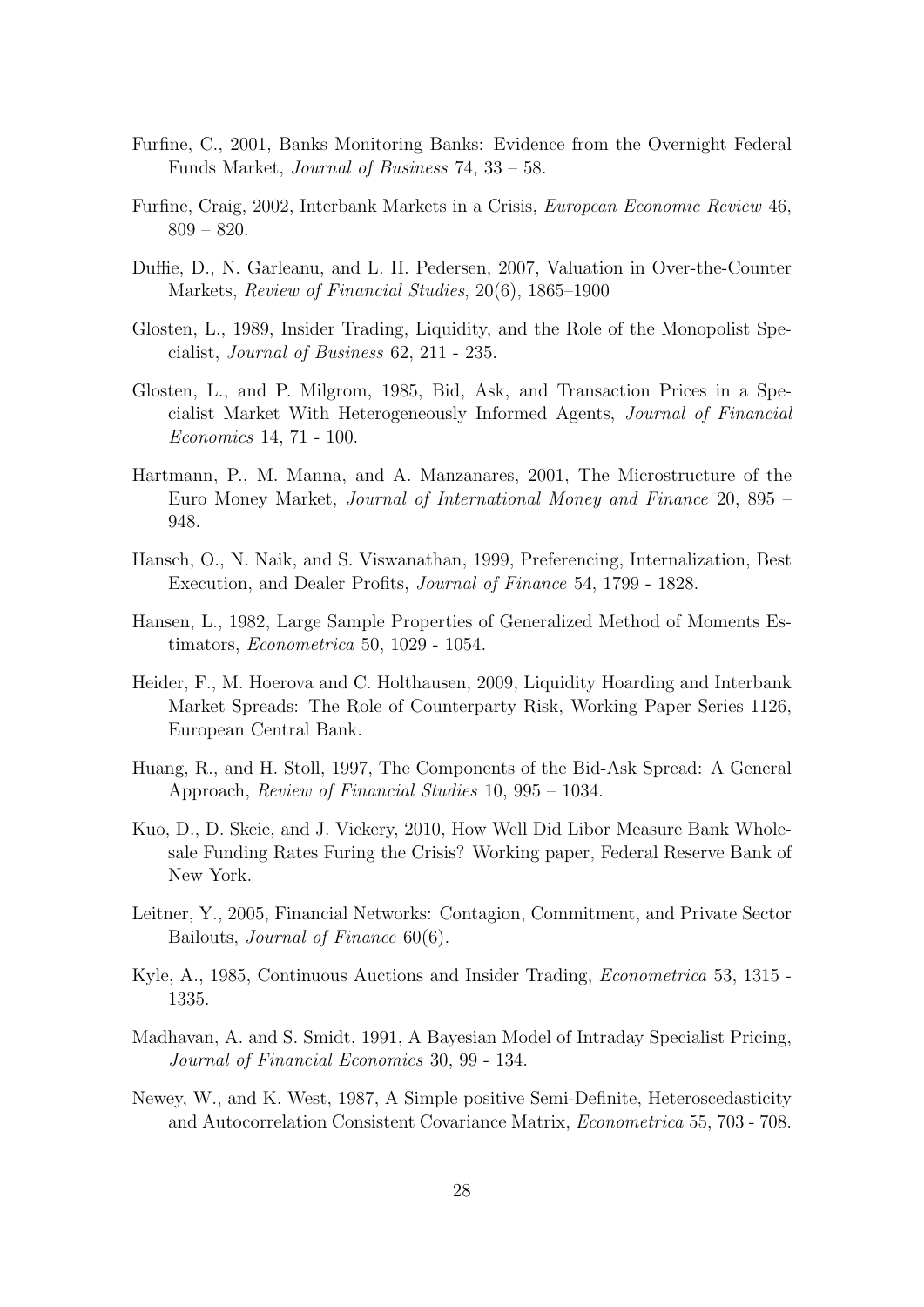| 510 traanig aays vetween san 2, 2001 – Dec 31, 2008 |                  |                 |                |             |  |  |
|-----------------------------------------------------|------------------|-----------------|----------------|-------------|--|--|
|                                                     | First            | Second          | Third          | Full sample |  |  |
| Trading days                                        | 154              | 280             | 76             | 510         |  |  |
| sum                                                 | 5594             | 8581            | 3713           | 17888       |  |  |
| Deposit $(\%)$                                      | 86.22            | 81.38           | 95.39          | 85.80       |  |  |
| Loan $(\%)$                                         | 13.78            | 18.62           | 4.61           | 14.20       |  |  |
| Number of trades                                    |                  |                 |                |             |  |  |
| O/N                                                 | 3800             | 5811            | 2564           | 12175       |  |  |
| Up to 7 days                                        | 1610             | 2423            | 983            | 5016        |  |  |
| 8 to 30 days                                        | 134              | 268             | 136            | 538         |  |  |
| $31$ to $60$ days                                   | 30               | 59              | 23             | 112         |  |  |
| $61$ to $90$ days                                   | 10               | $6\phantom{.}6$ | $\overline{5}$ | 21          |  |  |
| $91$ to $180$ days                                  | $\boldsymbol{9}$ | 12              | $\overline{2}$ | 23          |  |  |
| Beyond 180 days                                     | $\mathbf{1}$     | $\overline{2}$  | $\overline{0}$ | 3           |  |  |
| Sum                                                 | 5594             | 8581            | 3713           | 17888       |  |  |
| Loan (Bill. Euro)                                   |                  |                 |                |             |  |  |
| O/N                                                 | 340.21           | 602.55          | 110.67         | 1053.43     |  |  |
| Up to 7 days                                        | 78.31            | 231.08          | 22.73          | 332.12      |  |  |
| 8 to 30 days                                        | 0.00             | 0.00            | 8.27           | 8.27        |  |  |
| $31$ to $60$ days                                   | 1.04             | $0.00\,$        | 0.00           | 1.04        |  |  |
| $61$ to $90$ days                                   | 0.00             | $0.00\,$        | 0.00           | 0.00        |  |  |
| $91$ to $180$ days                                  | 0.08             | 0.00            | 0.00           | $0.08\,$    |  |  |
| Beyond 180 days                                     | 0.00             | 0.00            | 0.00           | 0.00        |  |  |
| Sum                                                 | 419.63           | 833.64          | 141.68         | 1394.95     |  |  |
| Deposit (Bill. Euro)                                |                  |                 |                |             |  |  |
| O/N                                                 | 137.17           | 152.82          | 111.38         | 401.37      |  |  |
| Up to 7 days                                        | 68.39            | 52.87           | 31.14          | 152.40      |  |  |
| 8 to 30 days                                        | 0.70             | 1.45            | 1.03           | 3.17        |  |  |
| $31$ to $60$ days                                   | 0.25             | 0.27            | 0.18           | 0.70        |  |  |
| $61$ to $90$ days                                   | 3.04             | 0.27            | 0.08           | 3.39        |  |  |
| $91$ to $180$ days                                  | 0.30             | 0.25            | 0.00           | $0.55\,$    |  |  |
| Beyond 180 days                                     | 0.00             | 0.00            | 0.00           | 0.00        |  |  |
| Sum                                                 | 209.85           | 207.92          | 143.81         | 561.58      |  |  |

Table 1: Descriptive statistics across maturity 510 trading days between Jan 2, 2007 – Dec 31, 2008

Notes: Sub-sample periods are 'First':  $01/02/07 - 08/08/07$ ,

'Second':  $08/09/07 - 09/12/08$ , and 'Third':  $09/15/08 - 12/31/08$ .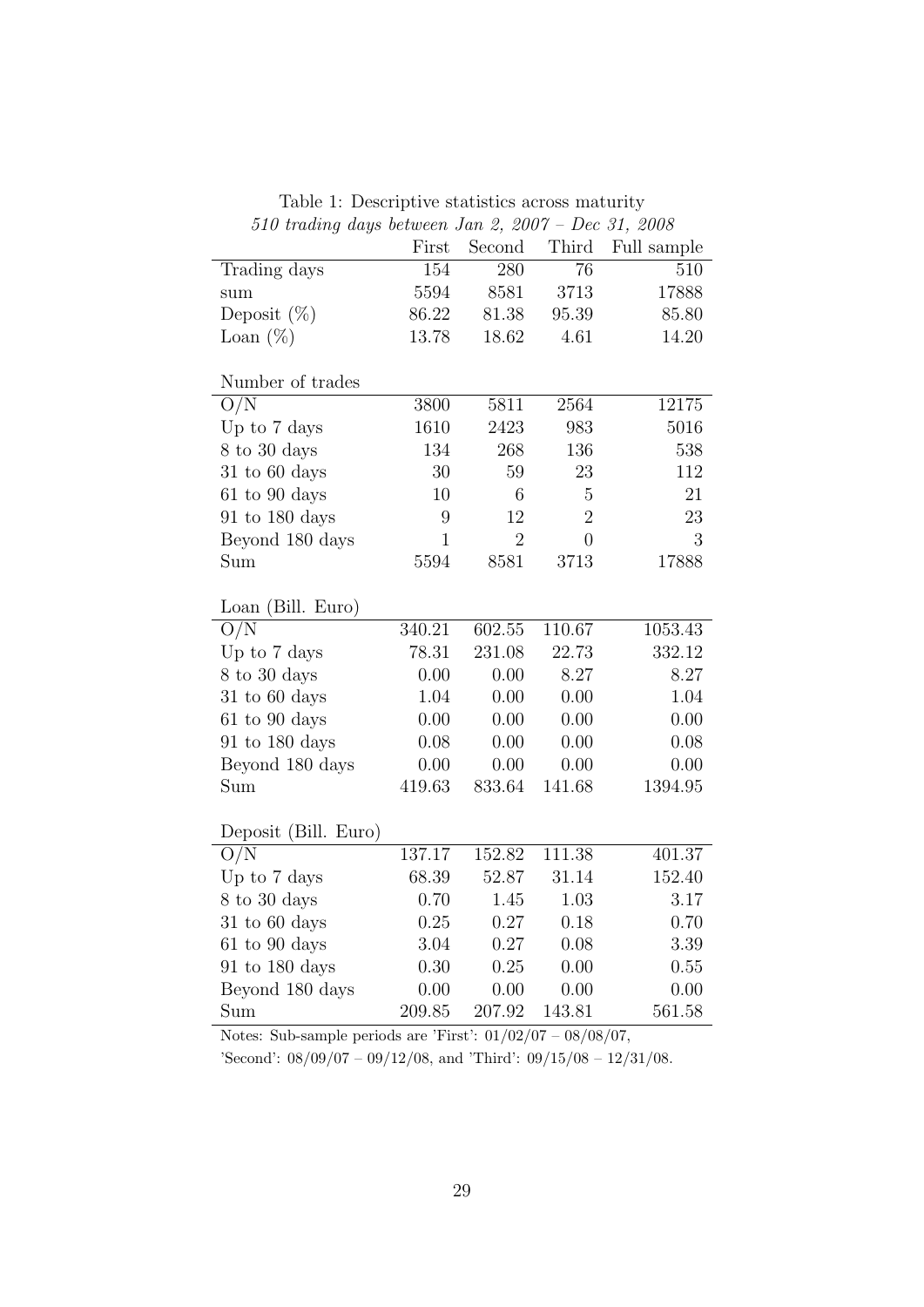|                     | First          | $\omega$ <i>u</i> go octubron ban $\approx$ , $\approx$ 001<br>Second | Third          | $D$ 00 01, $D$ 000<br>Full sample |  |  |
|---------------------|----------------|-----------------------------------------------------------------------|----------------|-----------------------------------|--|--|
| Counterparty rating |                |                                                                       |                |                                   |  |  |
| Number of loans     |                |                                                                       |                |                                   |  |  |
| AAA                 | 69             | 178                                                                   | $72\,$         | 319                               |  |  |
| AA                  | 497            | 966                                                                   | 39             | 1502                              |  |  |
| A                   | 129            | 410                                                                   | 59             | 598                               |  |  |
| <b>BBB</b>          | 12             | 22                                                                    | $\mathbf{1}$   | 35                                |  |  |
| BB                  | $\overline{0}$ | $\boldsymbol{0}$                                                      | $\overline{0}$ | $\boldsymbol{0}$                  |  |  |
| B                   | $\mathbf 1$    | 3                                                                     | $\theta$       | $\overline{4}$                    |  |  |
| CCC                 | $\overline{0}$ | $\overline{0}$                                                        | $\theta$       | $\overline{0}$                    |  |  |
| NR                  | 63             | 19                                                                    | $\theta$       | 82                                |  |  |
| Sum                 | 771            | 1598                                                                  | 171            | 2540                              |  |  |
| Number of deposits  |                |                                                                       |                |                                   |  |  |
| <b>AAA</b>          | 123            | 83                                                                    | 73             | 279                               |  |  |
| AA                  | 516            | 945                                                                   | 501            | 1962                              |  |  |
| A                   | 686            | 708                                                                   | 485            | 1879                              |  |  |
| <b>BBB</b>          | 286            | 497                                                                   | 265            | 1048                              |  |  |
| <b>BB</b>           | 627            | 1022                                                                  | 340            | 1989                              |  |  |
| B                   | 124            | 335                                                                   | 98             | 557                               |  |  |
| CCC                 | 24             | 4                                                                     | 21             | 49                                |  |  |
| <b>NR</b>           | 2437           | 3389                                                                  | 1759           | 7583                              |  |  |
| Sum                 | 4823           | 6983                                                                  | 3542           | 15348                             |  |  |
| Day Time            |                |                                                                       |                |                                   |  |  |
|                     |                |                                                                       |                |                                   |  |  |
| Number of Loans     |                |                                                                       |                |                                   |  |  |
| Morning             | 177            | 490                                                                   | 98             | 765                               |  |  |
| Noon                | 92             | 234                                                                   | 28             | 354                               |  |  |
| Afternoon           | 502            | 874                                                                   | 45             | 1421                              |  |  |
| Sum                 | 771            | 1598                                                                  | 171            | 2540                              |  |  |
| Number of Deposits  |                |                                                                       |                |                                   |  |  |
| Morning             | 547            | 674                                                                   | 361            | 1582                              |  |  |
| Noon                | 1600           | 1851                                                                  | 1201           | 4652                              |  |  |
| Afternoon           | 2676           | 4458                                                                  | 1980           | 9114                              |  |  |
| Sum                 | 4823           | 6983                                                                  | 3542           | 15348                             |  |  |

Table 2: Descriptive Statistics Across Ratings and Day Time 510 trading days between Jan 2, 2007 – Dec 31, 2008

Notes: Sub-sample periods are 'First':  $01/02/07 - 08/08/07$ ,

'Second':  $08/09/07 - 09/12/08$ , and 'Third':  $09/15/08 - 12/31/08$ .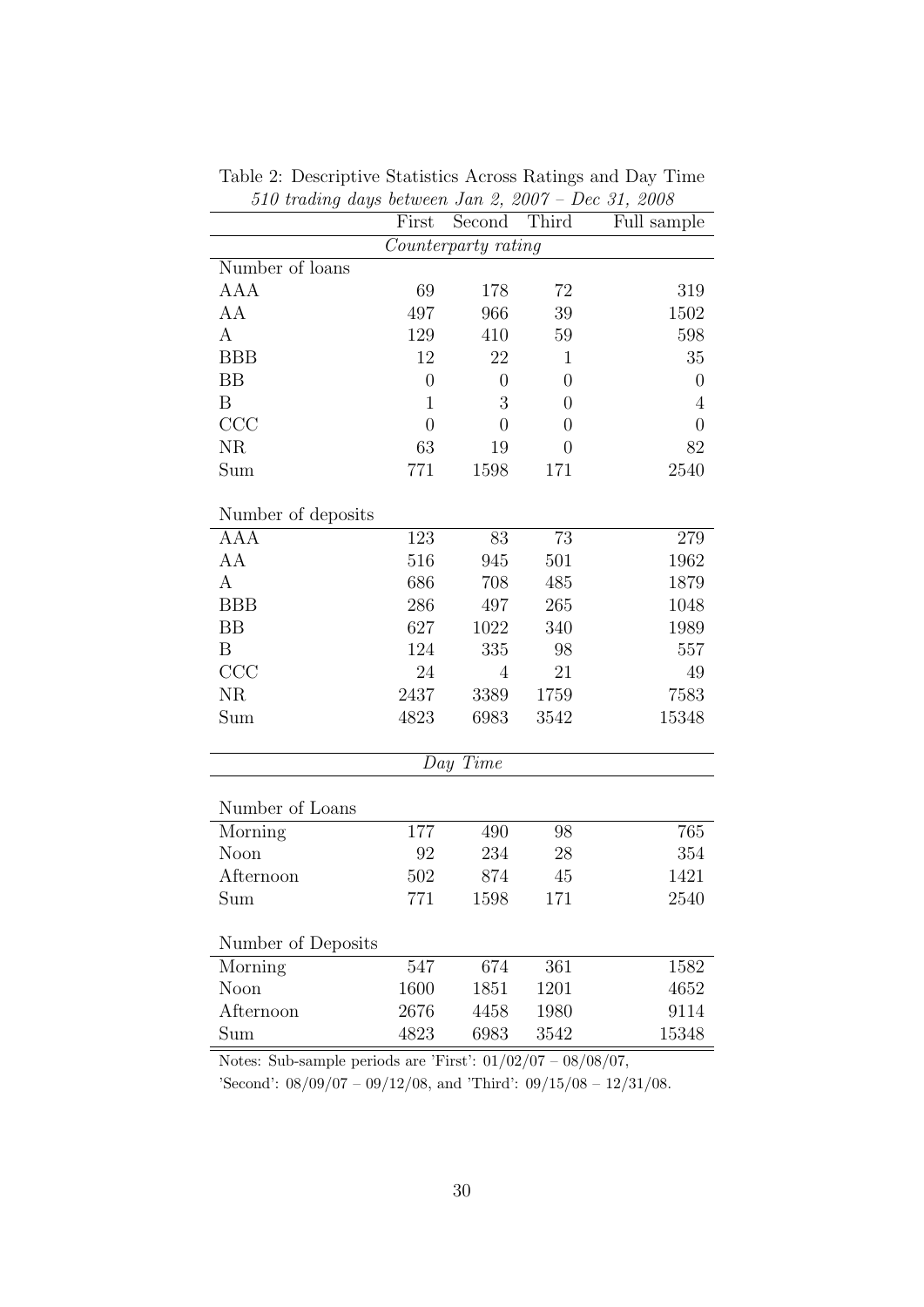| 510 trading days between January 2, 2007 – December 31, 2008 (17,378 obs.) |      |                                |                   |                       |                      |  |
|----------------------------------------------------------------------------|------|--------------------------------|-------------------|-----------------------|----------------------|--|
|                                                                            |      | First                          | Second            | Third                 | Full Sample          |  |
| NoT                                                                        | buy  | $1.88~(0.27)$ ***              | $3.03(0.31)$ ***  | $-0.31(5.52)$         | $2.76(0.22)$ ***     |  |
|                                                                            | sell | $1.47(0.12)$ ***               | $0.66~(0.07)$ *** | $0.34~(0.12)$ ***     | $0.76(0.06)$ ***     |  |
| Deal Size                                                                  |      | $-4.75$ $(1.19)$ ***           | 0.40(1.21)        | $-14.24$ $(3.43)$ *** | 1.10(0.94)           |  |
| ExMed                                                                      |      | 4.88 $(1.57)$ ***              | $5.12~(1.78)$ *** | $17.61~(3.56)$ ***    | $2.19(1.31)^*$       |  |
| Inventory                                                                  |      | $0.62~(0.22)$ ***              | $1.36(0.45)$ ***  | 3.48(2.21)            | $1.17(0.34)$ ***     |  |
| $Inventory(-1)$                                                            |      | $-0.37(0.21)^*$                | $-1.11(0.45)$ **  | $-3.26$ $(2.18)$      | $-0.91(0.34)$ ***    |  |
| Direction                                                                  |      | $6.24~(0.75)$ ***              | $7.19(0.55***$    | $19.13(2.34)$ ***     | $5.83(0.38)$ ***     |  |
| $Direction(-1)$                                                            |      | $-1.23$ $(0.61)$ <sup>**</sup> | $-4.34(0.46)$ *** | $-17.29$ $(2.27)$ *** | $-3.09$ $(0.34)$ *** |  |
| $\Delta$ Credit                                                            | buy  | $0.06(0.01)$ ***               | $0.01~(0.00)$ *** | $0.09(0.03)$ ***      | $0.02$ $(0.00)$ ***  |  |
|                                                                            | sell | 0.01(0.02)                     | $0.01(0.00)$ ***  | $0.06(0.02)$ ***      | 0.00(0.00)           |  |
| $\Delta$ Mat                                                               |      | $0.94(0.11)$ ***               | $0.38(0.02)$ ***  | $0.38(0.06)$ ***      | $0.41~(0.03)$ ***    |  |
| $EONIA(-1)$                                                                |      | $0.57(0.09)$ ***               | $0.19(0.02)$ ***  | $0.23$ $(0.04)$ ***   | $0.23$ $(0.02)$ ***  |  |
| $EONIA(-2)$                                                                |      | $0.32(0.06)$ ***               | $0.09(0.01)$ ***  | $0.10(0.03)$ ***      | $0.11(0.01)$ ***     |  |
| $R^2$                                                                      |      | 0.49                           | 0.48              | 0.51                  | 0.46                 |  |

Table 3: Money Market Spread Variation

Notes: The dependent variable is the change of the interest price measured in basis points between two incoming deals. The set of instruments equals the set of regressors implying that the parameter estimates parallel OLS estimates (Bjønnes and Rime, 2005). \* (\*\*, \*\*\*) denote significance at the 10% (5%, 1%) level. Sub-sample periods are 'First': 01/02/07 – 08/08/07,'Second': 08/09/07 – 09/12/08, and 'Third': 09/15/08 – 12/31/08.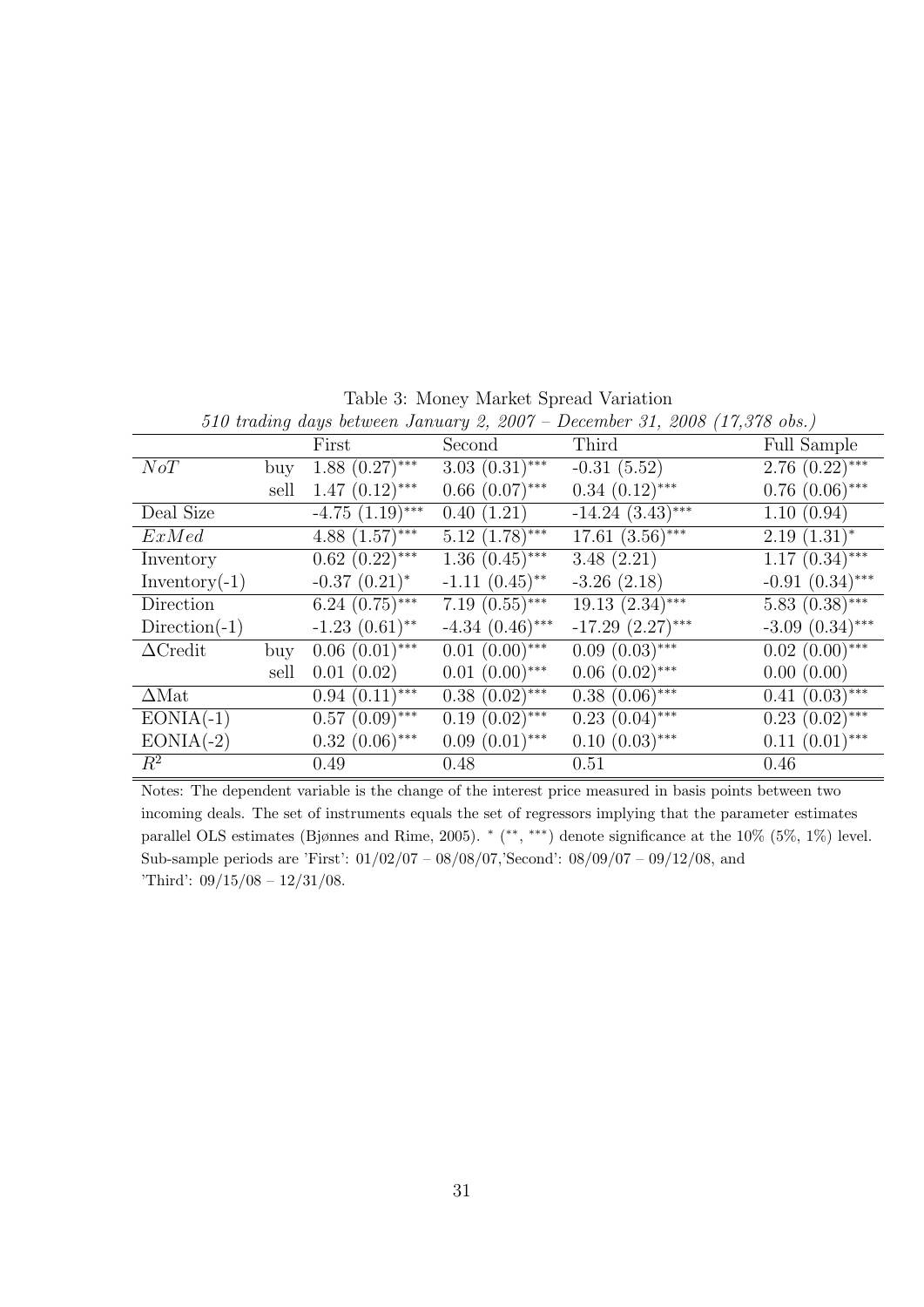|                  |                             |                                |                                | 510 trading days between January 2, 2007 – December 31, 2008 (17,378 obs.) |                             |
|------------------|-----------------------------|--------------------------------|--------------------------------|----------------------------------------------------------------------------|-----------------------------|
|                  |                             | First                          | Second                         | Third                                                                      | Full Sample                 |
| NoT              | buy                         | $1.\overline{63}$ $(0.28)$ *** | $2.85(0.31)$ ***               | 7.81(6.17)                                                                 | $2.67 (0.22)$ ***           |
|                  | sell                        | $1.56(0.12)$ ***               | $0.72$ $(0.08)$ ***            | $0.31(0.13)$ **                                                            | $0.82$ $(0.06)$ ***         |
| Deal Size        |                             | $-3.92$ $(1.24)$ ***           | $3.20(1.25)$ **                | $-9.84(3.55)$ ***                                                          | $3.88(0.99)$ ***            |
| ExMed            | $\overline{\text{morning}}$ | 6.70 $(1.93)$ ***              | 2.19(2.91)                     | $18.37 (4.22)$ ***                                                         | $-1.17(1.75)$               |
|                  | noon                        | $6.02~(2.37)$ **               | 2.26(2.28)                     | $10.71~(3.30)$ ***                                                         | 0.45(1.73)                  |
|                  | aftern.                     | $-0.17(2.19)$                  | $-0.58(2.12)$                  | $20.04(5.49)$ ***                                                          | $-3.99$ $(1.66)$ **         |
| Inventory        | morning                     | 0.55(0.33)                     | $2.06(0.44)$ ***               | 7.90 $\overline{(2.23)$ ***                                                | $2.02(0.34)$ ***            |
|                  | noon                        | $1.00~(0.33)$ ***              | $1.70(0.44)$ ***               | $5.01~(2.07)$ **                                                           | $1.73(0.34)$ ***            |
|                  | aftern.                     | 0.23(0.39)                     | $1.55(0.49)$ ***               | 4.63 $(2.20)$ <sup>**</sup>                                                | $1.66~(0.38)$ ***           |
| $Inventory(-1)$  | morning                     | $-0.29(0.24)$                  | $-1.28(0.45)$ ***              | $-2.56(1.97)$                                                              | $-0.92$ $(0.35)$ ***        |
|                  | noon                        | $-0.67$ $(0.33)$ **            | $-1.41(0.47)$ ***              | $-5.05$ $(2.03)$ **                                                        | $-1.50(0.36)$ ***           |
|                  | aftern.                     | $-0.03(0.39)$                  | $-1.35(0.47)$ ***              | $-4.85$ $(2.21)$ **                                                        | $-1.45$ $(0.37)$ ***        |
| Direction        | morning                     | 3.30 $(1.00)$ ***              | $2.74~(0.89)$ ***              | $13.72~(2.88)$ ***                                                         | $2.80~(0.64)^{***}$         |
|                  | noon                        | $5.30(0.74)$ ***               | $5.09(0.57)$ ***               | $19.77~(2.55)$ ***                                                         | $4.35(0.47)$ ***            |
|                  | aftern.                     | $8.35(0.78)$ ***               | $9.22(0.56)$ ***               | $21.00~(2.37)$ ***                                                         | 7.31 $(0.40)$ ***           |
| $Direction(-1)$  | morning                     | $-0.87(0.70)$                  | $-1.11(0.62)^{*}$              | $-12.20(2.52)$ ***                                                         | $-1.05$ $(0.48)$ **         |
|                  | noon                        | $-1.45(0.63)$ **               | $-3.21$ $(0.47)$ ***           | $-17.62$ $(2.49)$ ***                                                      | $-2.28(0.42)$ ***           |
|                  | aftern.                     | $-2.04$ $(0.65)$ ***           | $-5.83$ $(0.49)$ ***           | $-19.33(2.37)$ ***                                                         | $-3.96$ $(0.36)$ ***        |
| $\Delta$ Credit  | buy                         | $0.05(0.01)$ ***               | $0.01~(0.00)*$                 | $0.09 \ (\overline{0.02})^{***}$                                           | $0.02\ (0.00)$ ***          |
|                  | sell                        | 0.01(0.02)                     | 0.01(0.00)                     | $0.06~(0.02)$ ***                                                          | $-0.01$ $(0.00)$ **         |
| $\Delta Mat$     |                             | $0.94 \overline{(0.11)$ ***    | $0.\overline{37}$ $(0.02)$ *** | $0.38(0.06)$ ***                                                           | $\overline{0.40~(0.03)$ *** |
| $EONIA(-1)$      |                             | $0.58(0.09)$ ***               | $0.18(0.02)$ ***               | $0.25(0.04)$ ***                                                           | $0.23(0.02)$ ***            |
| $EONIA(-2)$      |                             | $0.32$ $(0.06)$ ***            | $0.08(0.01)$ ***               | $0.11~(0.03)$ ***                                                          | $0.11(0.01)$ ***            |
| $\overline{R^2}$ |                             | 0.49                           | $0.5\,$                        | 0.53                                                                       | 0.47                        |

Table 4: Spread Variation Across Day Time 510 trading days between January 2, 2007 – December 31, 2008 (17,378 obs.)

Notes: The dependent variable is the change of the interest price measured in basis points between two incoming deals. The set of instruments equals the set of regressors implying that the parameter estimates parallel OLS estimates (Bjønnes and Rime, 2005). \* (\*\*, \*\*\*) denote significance at the 10% (5%, 1%) level. Sub-sample periods are 'First': 01/02/07 – 08/08/07,'Second': 08/09/07 – 09/12/08, and 'Third': 09/15/08 – 12/31/08.